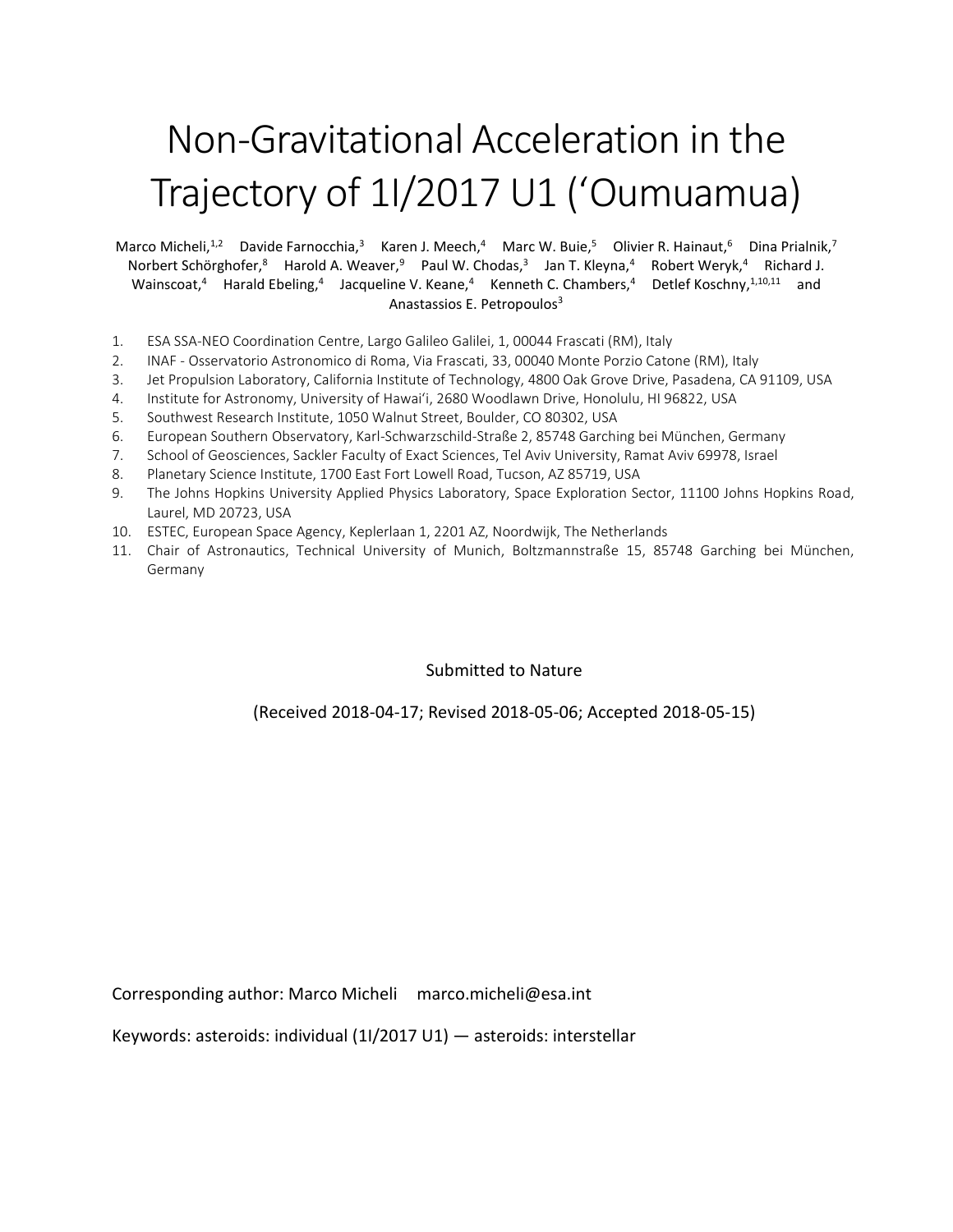1I/ʻOumuamua is the first known object of interstellar origin to have entered the Solar System on an unbound and clearly hyperbolic trajectory with respect to the Sun<sup>1</sup>. A variety of physical observations collected during its visit to the Solar System showed that the object has an unusually elongated shape and a tumbling rotation state<sup>1,2,3,4</sup>, while its surface physical properties resemble those of cometary nuclei<sup>5,6</sup>, even though 'Oumuamua showed no evidence of cometary activity<sup>1,5,7</sup>. The motion of all celestial bodies is mostly governed by gravity, but comet trajectories can also be affected by non-gravitational forces due to cometary outgassing<sup>8</sup>. Since non-gravitational accelerations are at least three to four orders of magnitude weaker than the gravitational acceleration, the detection of any deviation from a purely gravity-driven trajectory requires highquality astrometry over a long arc and, as a result, non-gravitational effects have been measured on only a limited subset of the small-body population<sup>9</sup>. Here we report the detection, at 30  $\sigma$ significance, of non-gravitational acceleration in the motion of ʻOumuamua. We performed a careful analysis of imaging data from extensive observations by both ground-based and orbiting facilities. This analysis rules out systematic biases and shows that all astrometric data can be described once a non-gravitational component representing a heliocentric radial acceleration proportional to  $\sim$ r<sup>-2</sup> or  $\sim$ *r*<sup>-1</sup> is included in the model. Exploring physical causes of the observed non-gravitational acceleration of ʻOumuamua, we rule out solar radiation pressure, drag- or friction-like forces, interaction with solar wind for a highly magnetized object, as well as geometric effects originating from ʻOumuamua potentially being composed of several spatially separated bodies or having a pronounced offset between its photocenter and center of mass. However, we find comet-like outgassing to be a physically viable explanation, provided that ʻOumuamua has thermal properties similar to comets.

The object now known as 1I/ʻOumuamua was discovered on 2017 October 19 by the Pan-STARRS1 survey<sup>10,11</sup>. Within a few days, additional observations collected with ESA's Optical Ground Station (OGS) telescope and other observatories, together with pre-discovery data from Pan-STARRS1, allowed the determination of a preliminary orbit that was highly hyperbolic (eccentricity of 1.2), identifying the object as originating from outside the Solar System<sup>1</sup> and approaching from the direction of the constellation Lyra, with an asymptotic inbound velocity of 26 km s*–*<sup>1</sup> .

The extreme eccentricity of ʻOumuamua's orbit led the Minor Planet Center to initially classify the object as a comet<sup>12</sup>. However, this classification was later withdrawn when images obtained immediately after discovery using the Canada-France-Hawaii Telescope (CFHT) and, in the following days, the ESO Very Large Telescope (VLT) and the Gemini South Telescope, both 8 meter-class facilities, found no sign of coma despite optimal seeing conditions (see Fig. 1 and discussion in Methods). In addition, spectroscopic data obtained<sup>5,7</sup> at around the same time showed no evidence of identifiable gas emission in the visible wavelength region of the spectrum. Although the object has a surface reflectivity similar to comets<sup>1,5,7</sup>, all other observational evidence available at the time thus suggested that ʻOumuamua was likely inactive and of asteroidal nature, despite research predicting that cometary interstellar objects should be the easier to discover because they brighten more than asteroids $^{1,13}$ .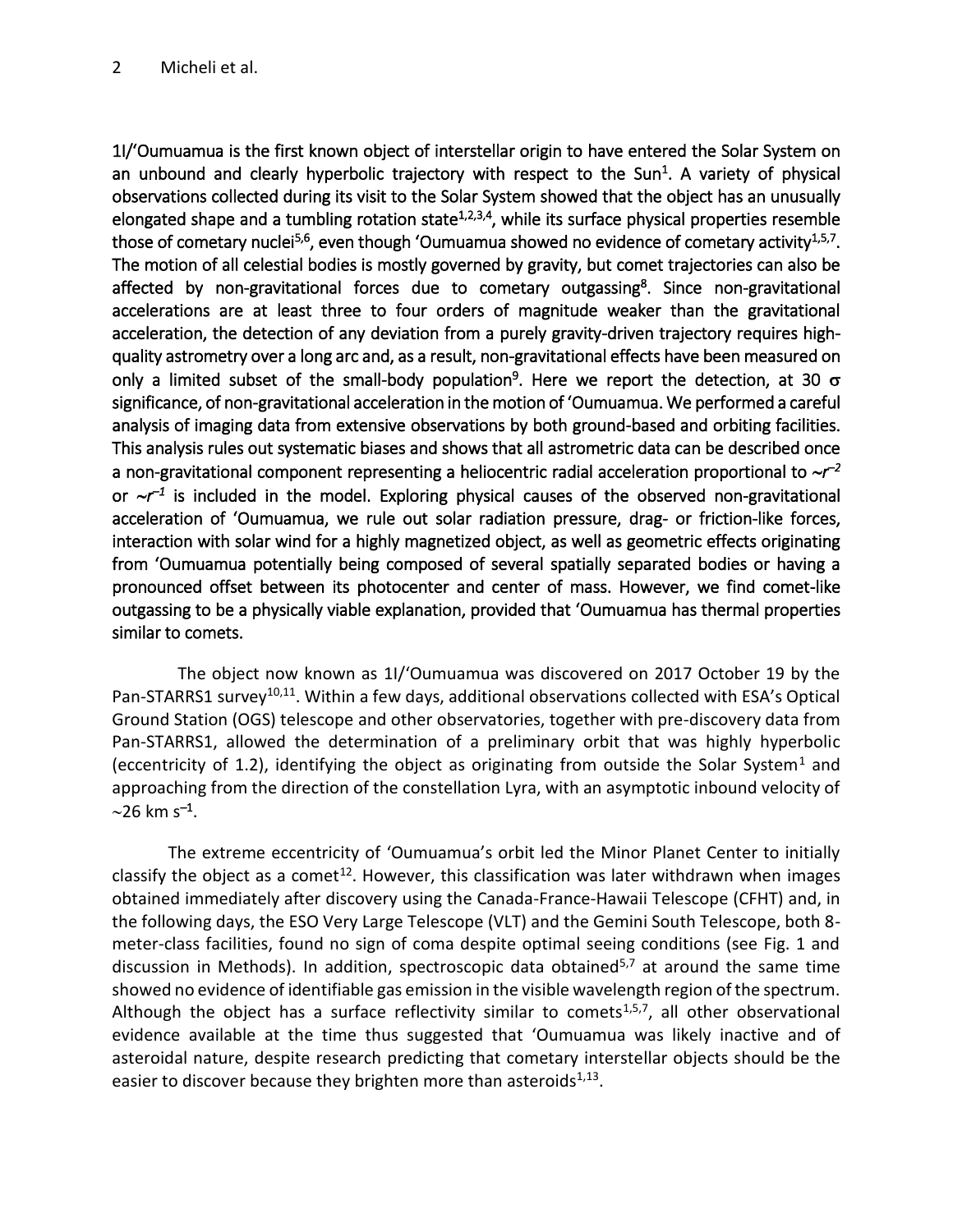

Figure 1. Deep stacked images for dust detection. For each date we show the image orientation (-Sun=anti-solar, v=anti-motion direction), the stacked image, a self-subtracted image (see Methods), and the image after application of a wavelet and adaptive filter to enhance low surface brightness features. No dust is visible. A model image with an artificial cometary feature matching the October geometry demonstrates the sensitivity of the image enhancement. The panels show (a) a very strong dust feature; (b) the same feature scaled to 2 kg of dust in the PSF region (twice the observed ʻOumuamua limit), (c) (d) (e) processed in the same manner as the real data.

In parallel with physical and compositional studies, our team continued to image ʻOumuamua to further constrain its trajectory through astrometric measurements. As ʻOumuamua faded, we obtained data with CFHT, VLT, and the Hubble Space Telescope (HST; see Methods). A final set of images was obtained with HST in early 2018 for the purpose of extracting high-precision astrometry. The resulting dataset provides dense coverage from discovery to 2018 January 2, when the object became fainter than  $V \sim 27$  at a heliocentric distance of 2.9 au.

We carefully analyzed the full observational dataset, which includes 177 ground-based and 30 HST-based astrometric positions (for a total of 414 scalar measurements), applying the procedures and assumptions discussed in the Methods section. Our analysis shows that the observed orbital arc cannot be fit in its entirety by a trajectory governed solely by gravitational forces due to the Sun, the eight planets, the Moon, Pluto, the 16 largest bodies in the asteroid main belt, and relativistic effects<sup>14</sup>. As shown in Fig. 2 a and b, the residuals in right ascension and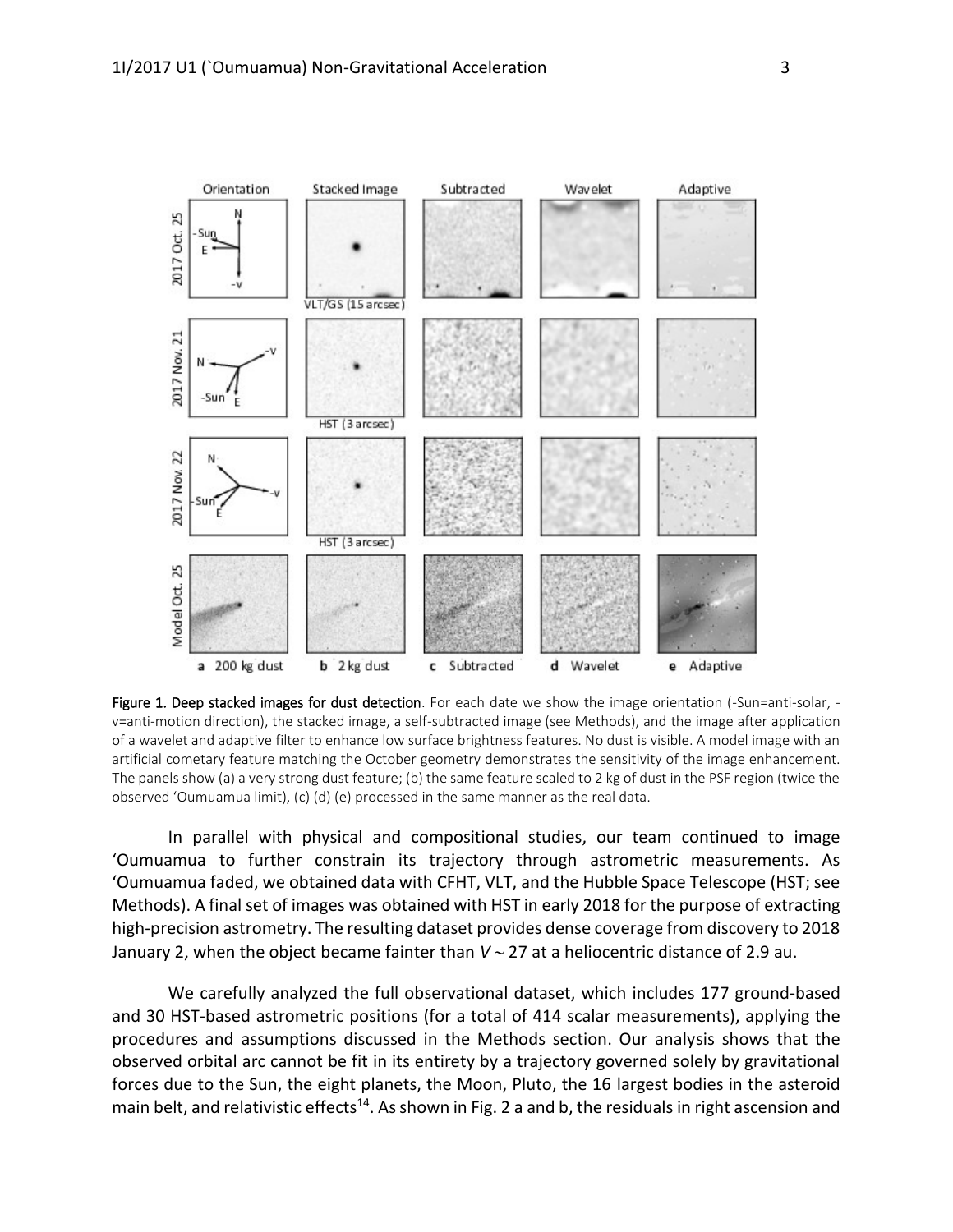declination of the best-fit gravity-only trajectory are incompatible with the formal uncertainties: ten data points deviate by more than  $5\sigma$  in at least one coordinate, and 25 are discrepant by more than  $3\sigma$ . Furthermore, the offsets (as large as  $22''$  for the 2017 October 14 Catalina observation) are not distributed randomly but show clear trends along the trajectory.



Figure 2. Astrometric residuals of 'Oumuamua observations. a, b: normalized right ascension and declination residuals against a gravity-only solution. c, d: normalized right ascension and declination residuals against a solution that includes a non- gravitational radial acceleration  $\ A_1 r^{-2}$ . As each residual is normalized to its standard deviation, each data point has a 1 s.d. error bar equal to 1 on this scale.

To improve the description of ʻOumuamua's trajectory, we included a radial acceleration term  $A_1$   $g$ (*r*) in the model<sup>8</sup>, where  $A_1$  is a free fit parameter, *r* is the heliocentric distance, and  $g$ (*r*) is set to  $\propto r^{-2}$ , matching the decrease of solar flux with distance, with  $g(1 \text{ au}) = 1$ . As shown in Fig. 2 c and d, the addition of this term allows us to explain the data for a value of  $A_1$  of (4.92  $\pm$ 0.16)  $\times$  10<sup>-6</sup> m s<sup>-2</sup>, corresponding to a formal  $\sim$ 30  $\sigma$  detection of non-gravitational acceleration. Additional analyses, discussed in greater detail in the Methods section, further support our finding that any non-gravitational acceleration is preferentially directed radially away from the Sun, and allow both the aforementioned  $r^{-2}$  dependency and a less steep  $r^{-1}$  law. By contrast, a constant acceleration independent of distance is strongly disfavored, regardless of direction (either radial, along the instantaneous velocity vector of ʻOumuamua, or inertially fixed). Table 1 reports the  $\chi^2$  and  $\chi_v^2$  (reduced  $\chi^2$ ) statistics for the astrometric fits of each of the tested models (see the Methods section for details). We used conservative estimates for the measurement uncertainties that serve as data weights in order to mitigate the effect of systematic errors, e.g., due to star catalog biases, field-of-view distortions, clock errors, or the absence of uncertainty information (for astrometry produced by others). As a result, the listed  $\chi^2$  and  $\chi_\nu{}^2$  values are lower than would be expected for purely Gaussian noise, and the correspondingly larger error bars that we derive more safely capture the actual uncertainties in the estimated parameters.

**Table 1. Fits for different non-gravitational models.** Number of estimated parameters,  $\chi^2$  and  $\chi$ <sup>,2</sup> (reduced  $\chi^2$ ) for fits of different non-gravitational models to the astrometry. For reference we also list values for a gravity-only model of the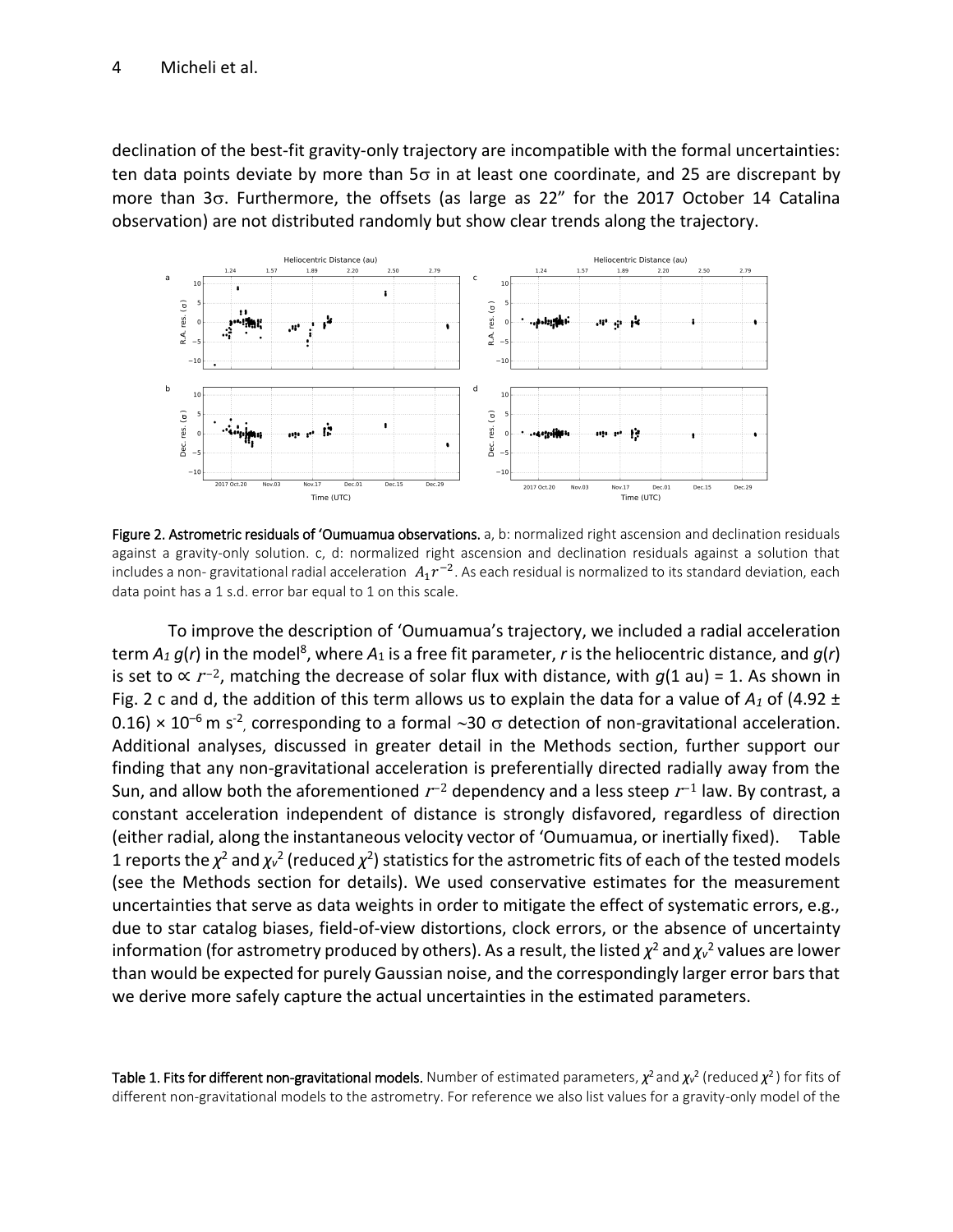trajectory. In addition to an impulsive Δ*<sup>v</sup>* model, we consider continuous non-gravitational accelerations whose dependence on the heliocentric distance *r* is expressed by the function  $g(r)$ , which can be a power law or, for H<sub>2</sub>O or CO volatiles, based on cometary outgassing models $8,15$ . The acceleration vector can be inertially fixed or decomposed in either the Radial, Transverse, Normal (RTN) or the Along-track, Cross-track, Normal (ACN) frame.

| <b>Model</b>                                                       | #      | 2,                | $\chi_v^2$        |
|--------------------------------------------------------------------|--------|-------------------|-------------------|
|                                                                    | param. |                   |                   |
| Gravity-only                                                       | 6      | 1031              | 2.53              |
| 1. Impulsive ∆v event                                              | 10     | 117               | 0.29              |
| 2. Pure radial acceleration:                                       | 7      | 99, 80, 81, 98    | 0.24, 0.20, 0.20, |
| $A_1 q(r) \propto r^{-k}$ ; $k = 0, 1, 2, 3$                       |        |                   | 0.24              |
| 3. RTN decomposition:                                              | 9      | 90, 80, 78, 87    | 0.22, 0.20, 0.19, |
| $[A_1, A_2, A_3]$ a(r) $\propto r^{-k}$ : $k = 0, 1, 2, 3$         |        |                   | 0.21              |
| 4. ACN decomposition:                                              | 9      | 104, 85, 77, 83   | 0.26, 0.21, 0.19, |
| $[A_A, A_C, A_N]$ $q(r) \propto r^{-k}$ ; $k = 0, 1, 2, 3$         |        |                   | 0.21              |
| 5. Pure along-track acceleration:                                  | 7      | 1031, 1025, 1002, | 2.53, 2.52, 2.46, |
| $A_A q(r) \propto r^{-k}$ ; $k = 0, 1, 2, 3$                       |        | 963               | 2.37              |
| 6. Constant, inertially fixed, acceleration vector                 | 9      | 116               | 0.29              |
| 7a. Pure radial acceleration: $A_1 g_{\text{co}}(r)$               |        | 84                | 0.21              |
| 7b. Pure radial acceleration: $A_1 g_{H20}(r)$                     |        | 111               | 0.27              |
| 7c. RTN decomposition: $[A_1, A_2, A_3]$ $g_{\text{co}}(r)$        | 9      | 79                | 0.19              |
| 7d. RTN decomposition: $[A_1, A_2, A_3]$ $q_{H20}(r)$              | 9      | 89                | 0.22              |
| 7e. RTN decomposition: $[A_1, A_2, A_3]$ $g_{H20}(r)$ , $\Delta T$ | 10     | 86                | 0.21              |

We performed a series of tests, also discussed in greater detail in the Methods section, which confirm that the observed non-gravitational signature is neither an artifact caused by some subset of the observations, nor the result of overall systematic biases unaccounted for in the analysis. Even a substantial inflation of the assumed error bars in the astrometry, applied to reflect possible catalog biases or uncorrected distortions, still results in a significant detection. In addition, the non-gravitational acceleration is clearly detected both in ground-based observations alone and in an HST-only arc complemented with just a few early ground-based high-quality data points.

Exploring a variety of possible explanations for the detected non-gravitational acceleration, we find outgassing to be the most physically plausible explanation, although with some caveats. A thermal outgassing model<sup>16</sup>, which treats 'Oumuamua like a common cometary nucleus, creates a non-gravitational force proportional to  $\sim r^{-2}$  in the range of distances covered by our observations.

The model predictions for the magnitude and temporal evolution of the non-gravitational acceleration are within a factor of about 2-3 of observations (see Methods) for a water production rate of  $Q_{H2O}$  = 4.9  $\times$  10<sup>25</sup> molecules s<sup>-1</sup>, or 1.5 kg s<sup>-1</sup> near 1.4 au and an additional contribution from  $Q_{CO}$  = 4.5  $\times$  10<sup>25</sup> molecules s<sup>-1</sup> or 2.1 kg s<sup>-1</sup>. Outgassing at this level is not in conflict with the absence of spectroscopic limits for outgassing of OH, since the quoted values are well below the spectroscopic limits on production rates<sup>17</sup>. However, the inferred upper limits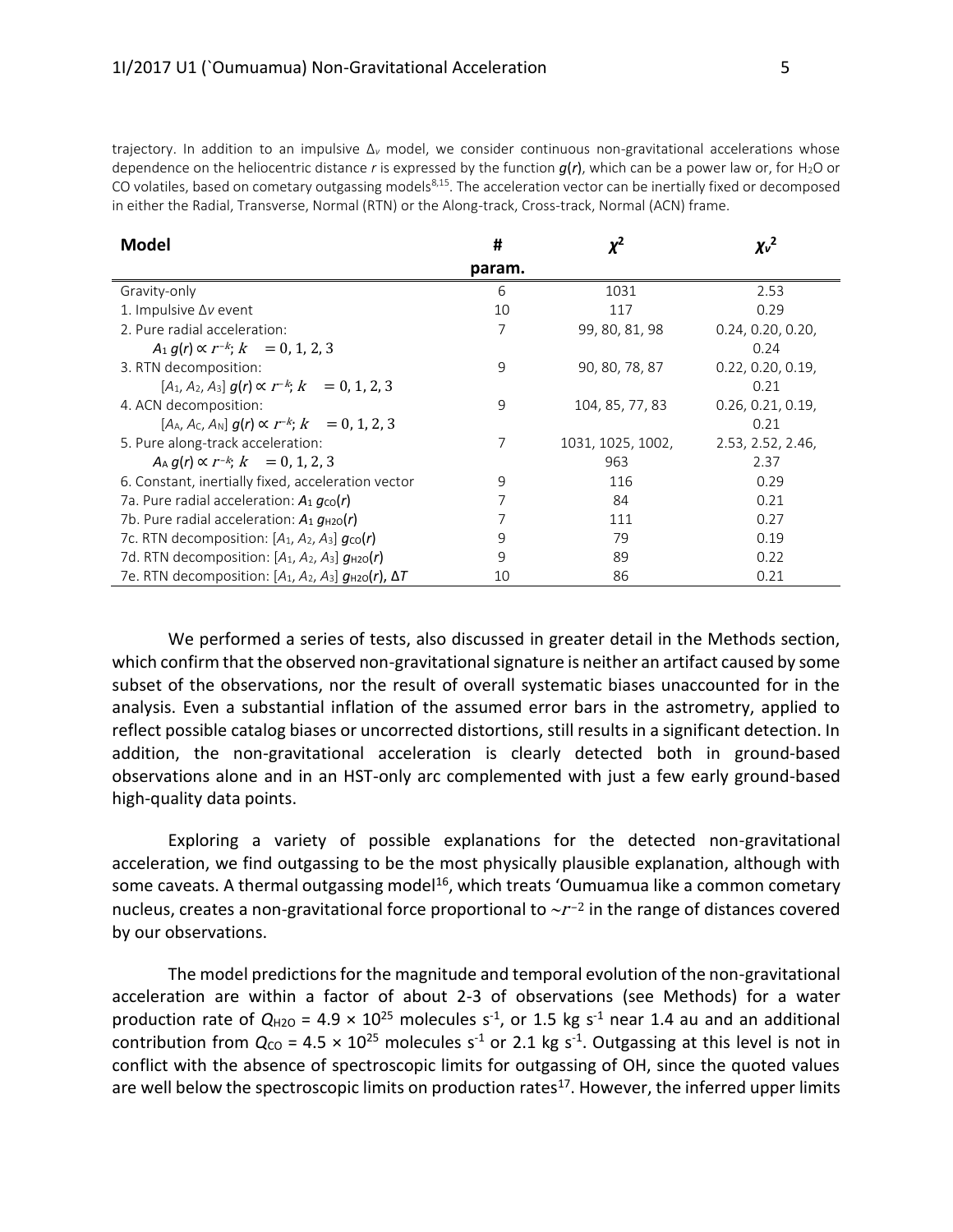### 6 Micheli et al.

for water production obtained at 1.4 au based on the non-detection of  $CN<sup>7</sup>$  and assumed solar system abundances for  $Q_{CN}/Q_{OH}^{18}$  show that 'Oumuamua would need to be significantly depleted in CN (by more than a factor of  $\sim$ 15) relative to water. The model also predicts 0.4 kg s<sup>-1</sup> of dust production, which should have been detectable in the images. However, if the grains are predominantly larger than a few 100  $\mu$ m to mm they would not have been detected at optical wavelengths (see Methods). In our solar system comet 2P/Encke is noteworthy for its lack of small dust near perihelion<sup>19</sup>. Cometary behavior implies that 'Oumuamua must have some internal strength, at least comparable to Solar System comets<sup>20</sup> since asteroid-like densities are ruled out (see Methods).

Alternative explanations for the observed acceleration proved to be either physically unrealistic or insufficient to explain the observed behavior:

*Solar radiation pressure*. The simplest physical phenomenon that could cause a radial acceleration following an  $r$ <sup>-2</sup> dependency and directed away from the Sun is pressure from solar radiation, which has indeed been detected for a few small asteroids<sup>21,22,23,24</sup>. However, for ʻOumuamua the magnitude of the observed acceleration implies an unreasonably low bulk density roughly three to four orders of magnitude below the typical density of Solar System asteroids of comparable size. Additional considerations regarding the plausibility of radiation pressure as an explanation for the non-gravitational motion are presented in Methods.

*Yarkovsky effect*. A rotating body in space experiences a small force due to the anisotropic emission of thermal photons<sup>25</sup>. The resulting perturbation can be excluded as an explanation for the observed acceleration both because of its low intensity (at most comparable to that of solar radiation pressure) and because it mainly affects the motion in the along-track direction, in conflict with our data.

*Friction-like effects aligned with the velocity vector*. Some dynamical effects, such as friction or drag-like phenomena, tend to be aligned with the direction of motion and not with the heliocentric radial vector. However, decomposition of the non-gravitational acceleration shows that the respective best-fit component along the direction of motion is not only insufficient to explain the observations (see Table 1), but is also positive, while drag-like phenomena would require it to be negative.

*Impulsive Δv event*. Models of the trajectory that include a single impulsive change in velocity, e.g., due to a collision, provide a poorer fit to the data (Table 1) than purely radial acceleration. More importantly, we see the non-gravitational signal even in disjoint subsets of the observed arc, separated at the time of the possible impulse, which makes continuous acceleration a far more likely explanation.

*Binary or fragmented object*. In this scenario, the center of mass of the combined system does in fact follow a purely gravitational trajectory, and the detected non-gravitational signature is an artifact, caused by us tracking only the main component of ʻOumuamua. However, no secondary body or fragment is visible in our data down to a few magnitudes fainter than ʻOumuamua, and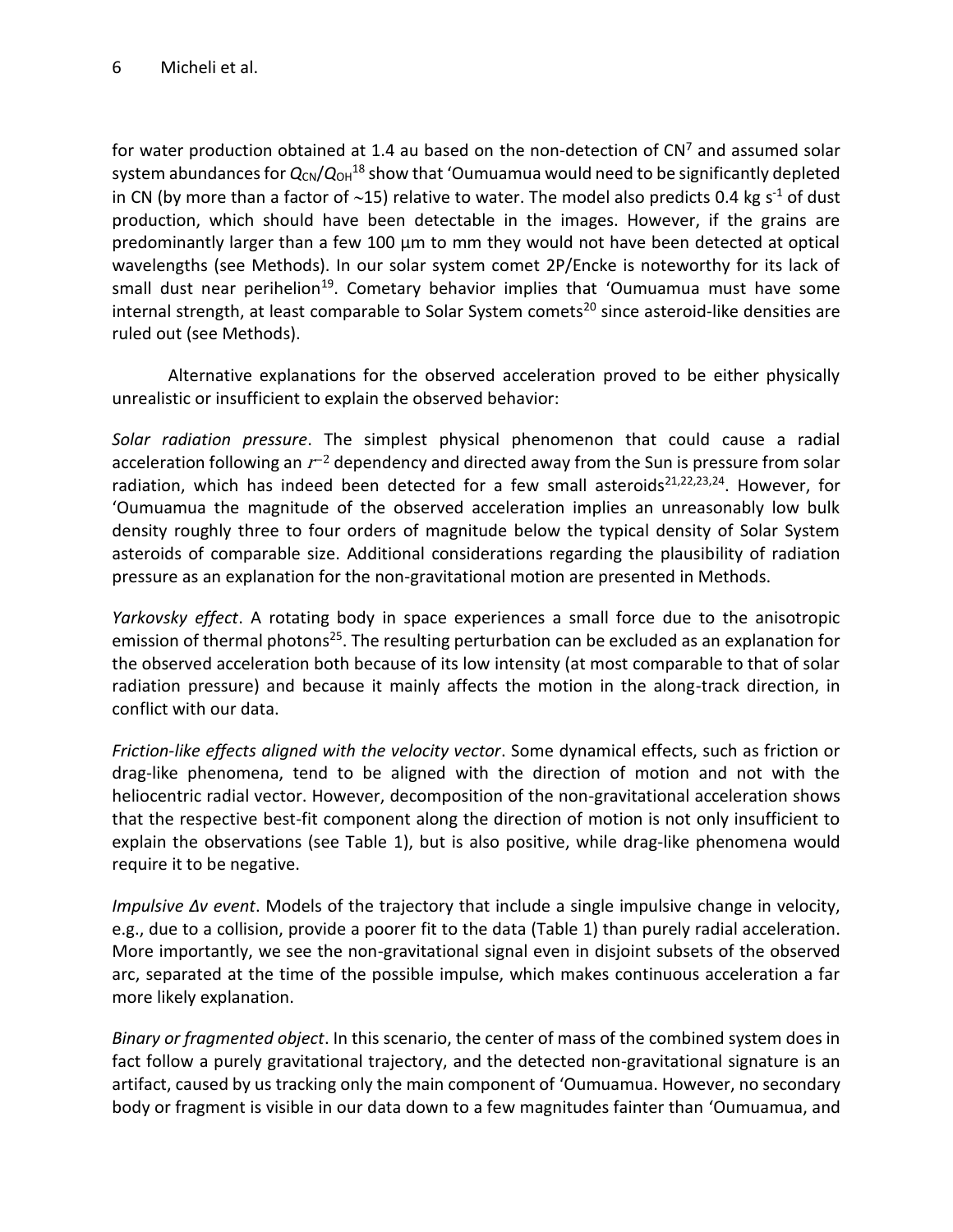any object smaller than the corresponding size limit  $\sim$  100 times smaller than 'Oumuamua) would be insufficient to explain the observed astrometric offsets.

*Photocenter offset*. ʻOumuamua may feature surface characteristics that significantly displace the optical photocenter (the point whose position is measured astrometrically) from its center of mass. However, even assuming the longest possible extent of 800 m for a low albedo ( $p = 0.04$ ) object<sup>1</sup> the maximum separation between the two reference points would be approximately 0.005'' at closest approach, many orders of magnitude less than the observed offset from a gravity-only solution.

*Magnetized object*. If ʻOumuamua had a strong magnetic field, the interaction with solar wind could affect its motion<sup>26,27</sup>. Assuming a dipole field, a plasma-fluid model, and typical solar wind speed and proton number density<sup>28</sup>, we find the resulting acceleration for an object of the nominal size of 'Oumuamua<sup>1</sup> to be only 2  $\times$  10<sup>-11</sup> m s<sup>-2</sup>, i.e., too small by a factor of about 10<sup>5</sup>, even if we adopt the high magnetization and density of asteroid (9969) Braille<sup>29</sup>.

While this list of possible alternative explanations is not exhaustive, we believe that it covers most physical mechanisms worth exploring based on the data in hand. The models tested in this work attempt only to describe the dynamical behavior of ʻOumuamua within the temporal arc covered by the available observations. The presence of non-gravitational acceleration and the complexity of the physical explanation proposed by us suggest that an extrapolation of ʻOumuamua's past and future trajectory outside the modeled arc may be subject to significant uncertainties.

Outgassing provides the most plausible physical model of the observed non-gravitational acceleration by postulating that ʻOumuamua behaves like a miniature comet. This is consistent with independent results<sup>5,6</sup> showing that the spectra and lack of observed activity are consistent with a cometary body with a thin insulating mantle, and also with the observed non-gravitational accelerations of other Solar System comets (see Extended Data Fig. 1). By establishing the object as an icy body (albeit one with possibly unusual chemical composition and dust properties), this scenario now agrees with the predictions suggesting that only a small fraction of interstellar objects should be asteroidal<sup>30</sup>. The lack of observed dust lifted from the object by the hypothesized cometary activity can be explained by an atypical dust grain size distribution that is devoid of small grains, a low dust-to-ice ratio or surface evolution from its long journey. However, these important aspects of ʻOumuamua's physical nature cannot be resolved conclusively with the existing observations. In-situ observation would be essential to unambiguously reveal the nature, origin, and physical properties of ʻOumuamua and other interstellar objects that may be discovered in the future. This work shows that while ʻOumuamua looks familiar, there are differences that relate to its birth in a solar system far from our own.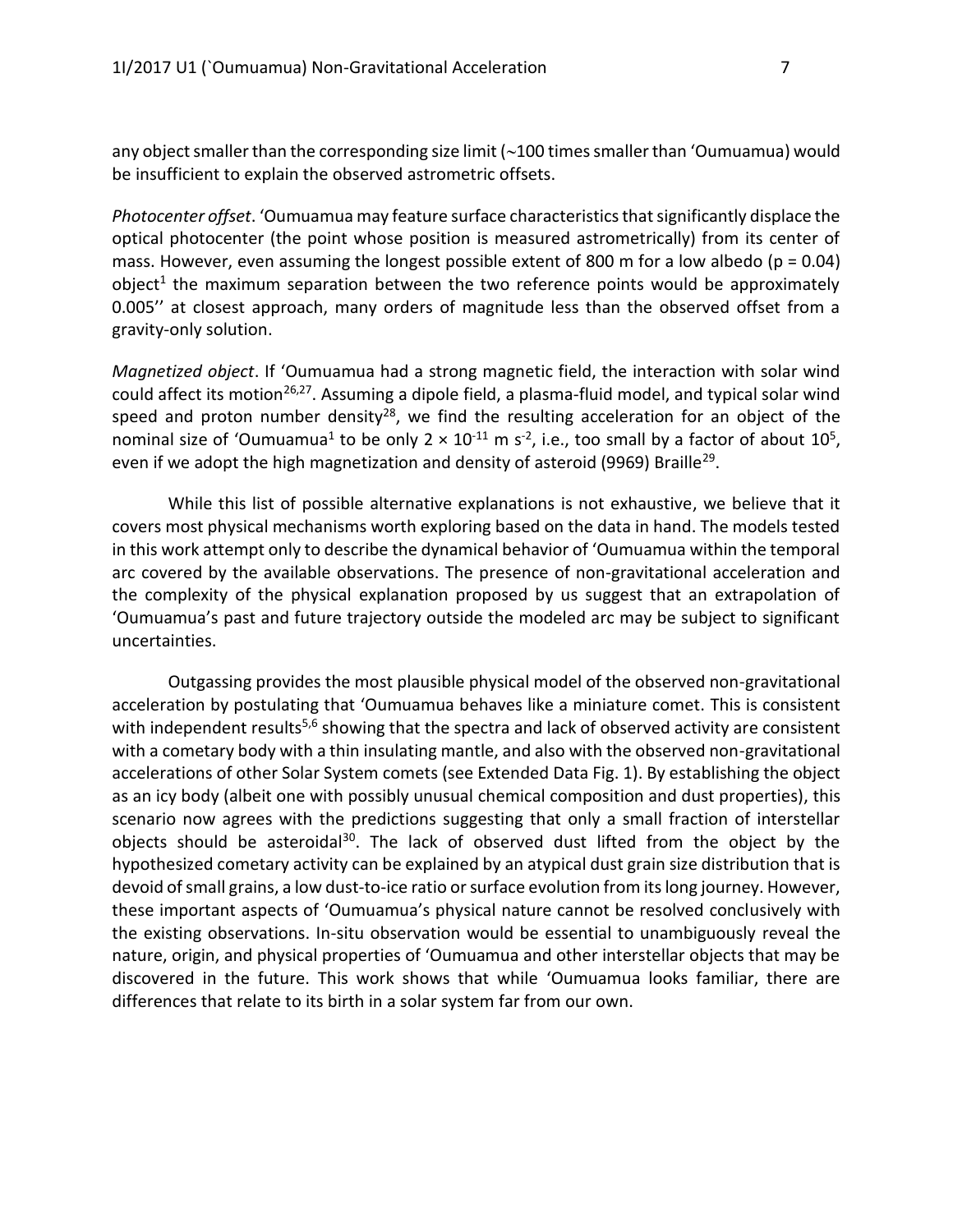## References

[1] Meech, K. J., Weryk, R., Micheli, M., et al. A brief visit from a red and extremely elongated interstellar asteroid. *Nature* **552**, 378 (2017).

[2] Fraser, W.C., Pravec, P., Fitzsimmons, A., et al. The tumbling rotational state of 1I/ ʻOumuamua. *Nature Astron.* **2**, 383-386 (2018).

[3] Drahus, M., Guzik, P., Waniak, W., et al. Tumbling motion of of 1I/ʻOumuamua reveals body's violent past. *Nature Astron.* **2**, 407-412 (2018).

[4] Belton, M.J.S., Hainaut, O.R., Meech, K.J et al. The excited spin state of 1I/2017 U1 ʻOumuamua. *ApJL* **856**, L21 (2018).

[5] Fitzsimmons, A., Snodgrass, C., Rozitis, B., et al. Spectroscopy and thermal modeling of the first interstellar object 1I/2017 U1 ʻOumuamua. *Nature Astron*. **2**, 133-137 (2018).

[6] Jewitt, D., Luu, J., Rajagopal, J., et al. Interstellar Interloper 1I/2017 U1: Observations from the NOT and WIYN Telescopes. *ApJ* **850**, L36 (2017).

[7] Ye, Q.-Z., Zhang, Q., Kelley, M.S.P., Brown, P.G. 1I/2017 U1 (ʻOumuamua) is Hot: Imaging, Spectroscopy, and Search of Meteor Activity. *ApJL* **851**, L5 (2017).

[8] Marsden, B. G., Sekanina, Z., & Yeomans, D. K. Comets and nongravitational forces. V. *AJ* **78** 211-225 (1973).

[9] Królikowska, M. Long-period comets with non-gravitational effects. *A&A* **427**, 1117-1126 (2004).

[10] Wainscoat, R., et al. The Pan-STARRS search for Near Earth Objects, in *Asteroids: New Observations, New Models*. Proceedings IAU Symposium No. 318, S.R. Chesley, A. Morbidelli, R. Jedicke, and D. Farnocchia eds., 293 (2015)

[11] Denneau, L., et al. The Pan-STARRS moving object processing system. *PASP* **125**, 357-395 (2013).

[12] Williams, G.V. MPEC 2017-U181: COMET C/2017 U1 (PANSTARRS). (2017).

[13] Engelhardt, T. et al. An observational upper limit on the interstellar number density of asteroids and comets. *AJ* **153**, 133 (2017).

[14] Farnocchia, D., Chesley, S. R., Milani, A., Gronchi, G. F., Chodas, P. W. Orbits, Long-Term Predictions, Impact Monitoring. *Asteroids IV*, P. Michel, F. Demeo, W.F. Bottke eds., U. Arizona Press, 815-834 (2015).

[15] Yabushita, S. On the effect of non-gravitational processes on the dynamics of nearly parabolic comets. *MNRAS* **283**, 347-352 (1996).

[16] Prialnik, D. Modeling the Comet Nucleus Interior. *Earth Moon and Planets* **89**, 27-52 (2002).

[17] Park, R.S., Pisano, D.J., Lazio, T.J.W., Chodas, P.W., Naidu, S.P. Search for OH 18-cm radio emission from 1I/2017 U1 with the Green Bank telescope. *AJ* **155**, 85 (2018).

[18] Cochran, A.L., Barker, E.S., Gray, C.L. Thirty years of cometary spectroscopy from McDonald Observatory. *Icarus* **218**, 144-168 (2012).

[19] Fink, U. A taxonomic survey of comet composition 1985-2004 using CCD spectroscopy. *Icarus* **201**, 311-334 (2009).

[20] McNeill, A., Trilling, D.E., Mommert, M. Constraints on the Density and Internal Strength of 1I/ʻOumuamua. *ApJ* **857**, L1 (2018)., L1 (2018).

[21] Williams, G.V. MPEC 2008-D12: 2006 RH120. (2008).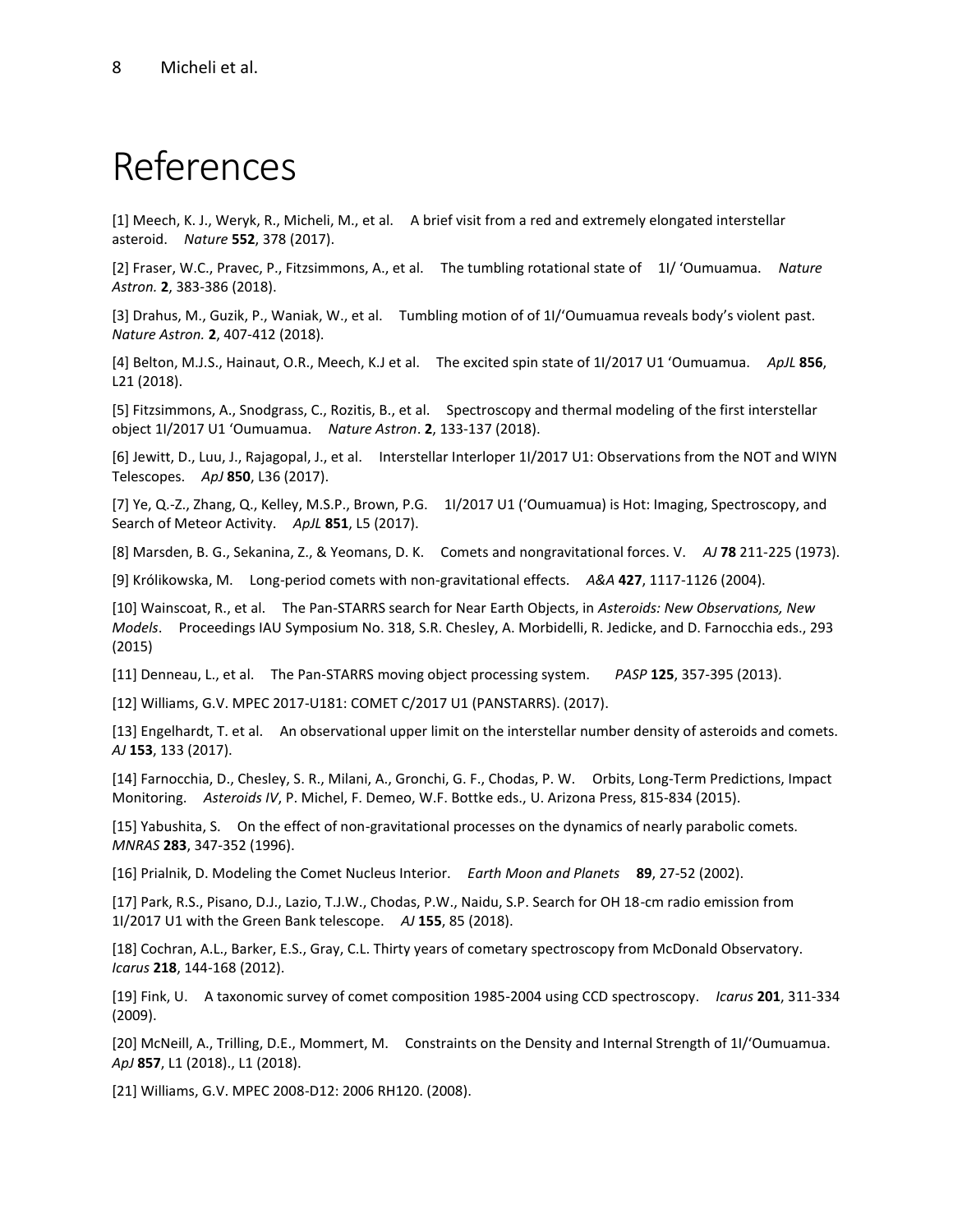[22] Micheli, M., Tholen, D. J., Elliott, G. T. Detection of radiation pressure acting on 2009 BD. *New Astronomy* **17**, 446-452 (2012).

[23] Micheli, M., Tholen, D. J., Elliott, G. T. 2012 LA, an optimal astrometric target for radiation pressure detection. *Icarus* **226**, 251-255 (2013).

[24] Micheli, M., Tholen, D. J., Elliott, G. T. Radiation Pressure Detection and Density Estimate for 2011 MD. *ApJ* **788**, L1 (2014).

[25] Vokrouhlický, D., Bottke, W. F., Chesley, S. R., Scheeres, D. J., Statler, T. S. The Yarkovsky and YORP Effects. In *Asteroids IV*, P. Michel, F. Demeo, W.F. Bottke eds., U. Arizona Press, 509-531 (2015).

[26] Nicole Meyer-Vernet, *Basics of the Solar Wind*, Cambridge University Press (2007).

[27] Zubrin R.M., Andrews, D.G. Magnetic Sails and Interplanetary Travel. *J. Spacecraft and Rockets* **28**, 197- 203 (1991).

[28] Wang-Sheeley-Arge (WSA)-Enlil Solar Wind Prediction, Space Weather Prediction Center, www.ngdc.noaa.gov/enlil/, accessed on March 2018.

[29] Richter, I., Auster, H.U., Glassmeier, K.H., et al. Magnetic field measurements during the ROSETTA flyby at asteroid (21) Lutetia. *Planetary and Space Science* **66**, 155-164 (2012).

[30] Meech, K. J., Yang, B., Kleyna, J., et al. Inner solar system material discovered in the Oort cloud. *Science Advances* **2**, e1600038 (2016)

**Acknowledgements** K.J.M., J.T.K., and J.V.K. acknowledge support through NSF awards AST1413736 and AST1617015, in addition to support for HST programs GO/DD-15405 and -15447 provided by NASA through a grant from the Space Telescope Science Institute, which is operated by the Association of Universities for Research in Astronomy, Inc., under NASA contract NAS 5- 26555. D.F., P.W.C., and A.E.P. conducted this research at the Jet Propulsion Laboratory, California Institute of Technology, under a contract with NASA. We thank S. Sheppard for obtaining the Magellan observations, and E.J. Christensen, W.H. Ryan, and M. Mommert for providing astrometric uncertainty information related to the Catalina Sky Survey, Magdalena Ridge Observatory, and Discovery Channel Telescope observations of ʻOumuamua.

Based on observations obtained at the Canada-France-Hawaii Telescope (CFHT), which is operated by the National Research Council of Canada, the Institut National des Sciences de l'Univers of the Centre National de la Recherche Scientifique of France, and the University of Hawai'i . Based in part on observations collected at the European Organisation for Astronomical Research in the Southern Hemisphere under ESO programme 2100.C-5008(A). Also based in part on observations obtained under program GS-2017B-DD-7 obtained at the Gemini Observatory, which is operated by AURA under cooperative agreement with the NSF on behalf of the Gemini partnership: NSF (United States), NRC (Canada), CONICYT (Chile), MINCYT (Argentina), and MCT (Brazil). Based on observations made with the NASA/ESA Hubble Space Telescope, obtained at the Space Telescope Science Institute, which is operated by the Association of Universities for Research in Astronomy, Inc., under NASA contract NAS 5-26555. These observations are associated with program GO/DD-15405 and -15447. Pan-STARRS1 is supported by NASA under grant NNX14AM74G issued through the SSO Near Earth Object Observations Program. This work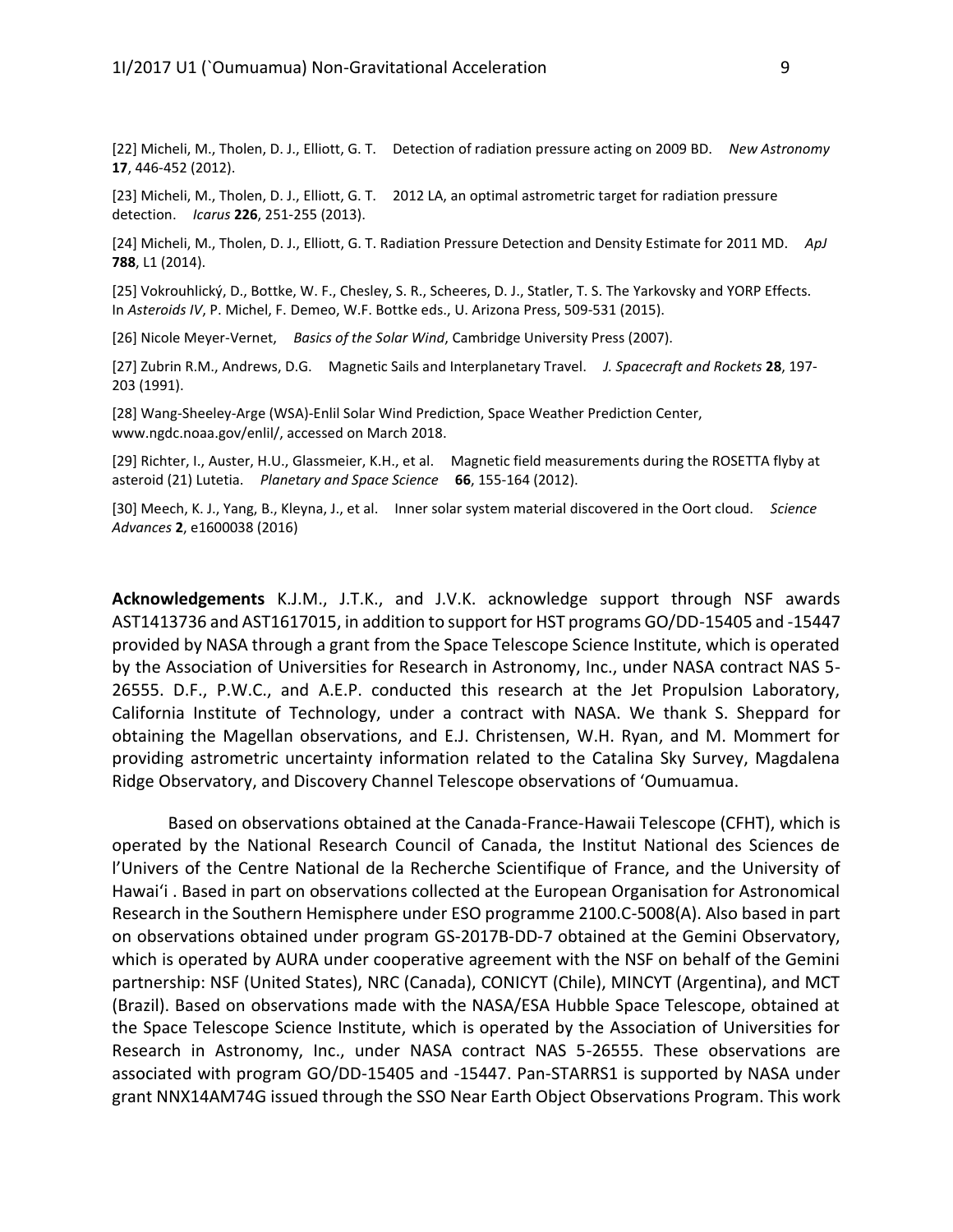has made use of data from the European Space Agency (ESA) mission *Gaia* (https://www.cosmos.esa.int/gaia), processed by the *Gaia* Data Processing and Analysis Consortium (DPAC, https://www.cosmos.esa.int/web/gaia/dpac/consortium). Funding for the DPAC has been provided by national institutions, in particular the institutions participating in the *Gaia* Multilateral Agreement.

**Author contributions** M.M. discovered the non-gravitational acceleration and extracted highprecision astrometry from most ground-based observations obtained by the team. D.F. performed the different fits and modeling of the non-gravitational acceleration. K.J.M. secured the HST time and designed the observation program, computed sublimation dust and gas outgassing limits and provided the assessment of outgassing. M.W.B. led the design of the HST observations and contributed precision astrometry from HST images. O.R.H. obtained the deep stack of images, searched them for dust and companion, and estimated production rates. D.P. performed the thermal sublimation modeling. N.S. conducted thermal model calculations. H.A.W. managed the HST observations and the initial reduction of images. P.W.C. provided support in analyzing possible explanations for the observed non-gravitational acceleration. J.T.K. assembled the deep stack of CFHT data to search for dust and outgassing. R.W. identified and searched pre-discovery images of ʻOumuamua in Pan-STARRS1 data. R.J.W. obtained the observations using CFHT and searched for pre-discovery observations of ʻOumuamua. H.E. contributed to the HST proposal and the design of the HST observations. J.V.K. and K.C.C. contributed to the HST proposal. D.K. provided support in analyzing possible explanations for the observed non-gravitational acceleration. A.E.P. investigated the magnetic hypothesis.

**Author information** Reprints and permissions information are available at www.nature.com/reprints. The authors declare no competing financial interests. Correspondence and requests for materials should be addressed to M.M. (marco.micheli@esa.int).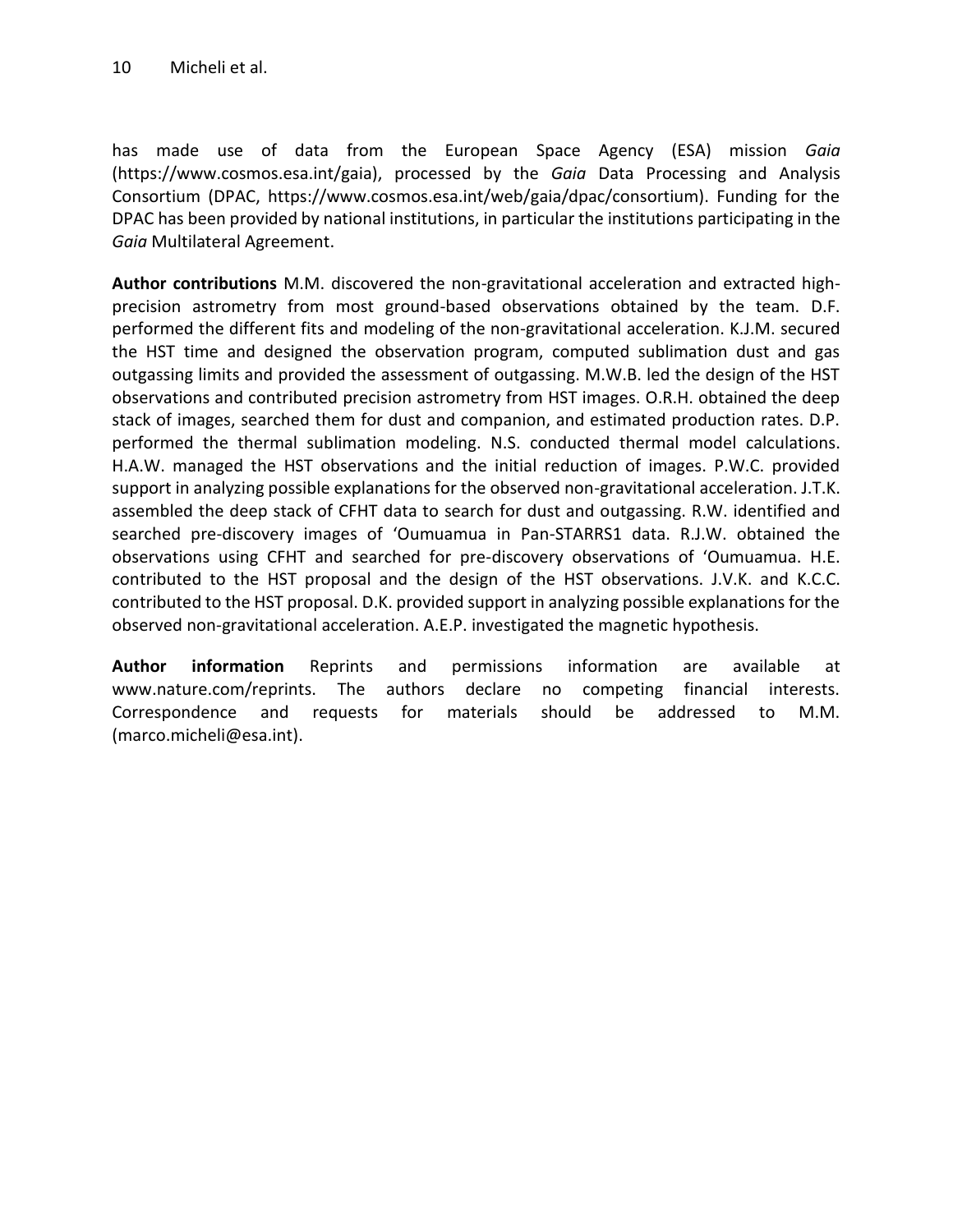### Methods

**Ground-based observations.** We found the first evidence of non-gravitational forces acting on ʻOumuamua in astrometry derived from a set of ground-based optical images obtained by our team with various ground-based telescopes<sup>1</sup>. Our first optical follow-up observations were performed with ESA's 1.0-meter Optical Ground Station (OGS) in Tenerife, Spain, only 13 hours after ʻOumuamua's discovery. Subsequent deeper observations were conducted with the 3.6 meter Canada-France-Hawaii Telescope (CFHT; seven nights), the 8.2-meter ESO Very Large Telescope, UT1 (VLT; two nights), and the 6.5-meter Magellan Baade telescope (two nights). The astrometric positions derived from this ground-based dataset, together with the associated error bars, are already sufficient to detect the non-gravitational acceleration at the  $\sim$  5 $\sigma$  level.

**Search for pre-discovery detections.** We searched for pre-discovery images of ʻOumuamua at positions computed from a model trajectory that included the observed non-gravitational acceleration. Pan-STARRS1 observed suitable fields through its broad *w*-band filter on 2017 June 18 and 22, and through its *i*-band filter on 2017 June 17, almost three months before perihelion. During this time, ʻOumuamua's predicted average brightness (albeit uncertain due to the large amplitude of the object's lightcurve) was around  $V~26$ , significantly fainter than the limiting magnitude of Pan-STARRS1. No object was visible in these images at the predicted location.

**HST data and astrometry.** Images of ʻOumuamua were obtained with HST in two separate awards of Director's Discretionary (DD) time. The first set of observations was designed soon after ʻOumuamua's discovery, with the primary goal of extending the observational arc in order to obtain tighter astrometric constraints on the object's trajectory. Three HST visits were executed on 2017 November 21-22, one visit was executed on 2017 December 12, and a fifth visit was executed on 2018 January 2. To maximize the length of the covered orbital arc, the last observation was set to be performed as late as possible, assuming that we would know the rotational phase sufficiently well to allow us to catch our steadily fading and only barely detectable target at lightcurve maximum. The discovery of non-principal-axis rotation<sup>2,3,4</sup> invalidated our assumption of a predictable lightcurve and motivated a second allocation of four additional HST orbits, added to the final visit, that allowed us to cover ʻOumuamua in a more sophisticated temporal cadence designed to maximize its detectability regardless of lightcurve phase. This additional allocation was essential for our final detection.

Each visit employed the same basic observing pattern of five 370 s exposures of the full field of WFC3/UVIS, an exposure time that is just long enough to accommodate CCD readout and data storage overheads without loss of integration time within the allocated single orbit. All images were taken through the extremely broad F350LP filter, chosen for maximum throughput. This strategy was modeled after very similar observations of (486958) 2014 MU $_{69}$ , the New Horizons extended mission target, and resulted in a signal-to-noise ratio (SNR) of approximately 2 to 3 for a solar-color object of magnitude *R* = 27.5.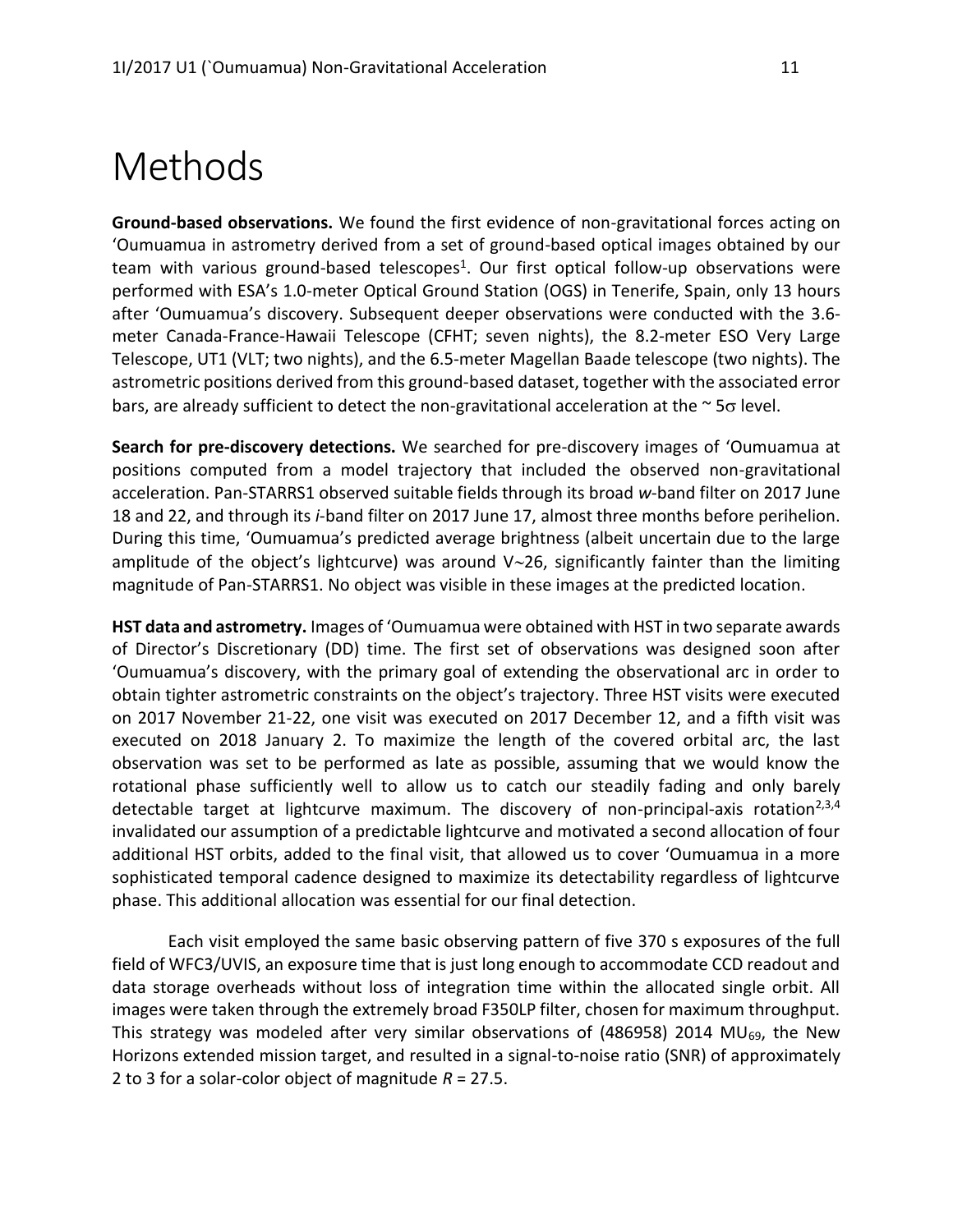During all observations, HST tracked ʻOumuamua, and target motions and parallax corrections were applied. As a result, the object appears as a point source in our images, and the background field stars appear as long trails. As the density of background stars was very low for these observations, the exact placement of our target within the instrument's field of view had to be adjusted for some visits to ensure that the number of reference stars (3 to 10) was sufficient for the aimed-at high-precision astrometric solution.

The positions of reference stars were determined from Point Spread Function (PSF) fitting using the Tiny Tim model<sup>31</sup> and applying a smearing function derived from the HST-centric motion of the object during each exposure. Uncertainties of the resulting position and flux measurements were derived using a Markov Chain Monte Carlo sampling algorithm<sup>32</sup>. The Probability Density Functions (PDFs) from this calculation were then used to update the default World Coordinate System (WCS) solution of each image, using the Gaia DR2<sup>33</sup> position of each star as a reference. A PDF was also derived for this final reference WCS.

The position of ʻOumuamua was computed in the same fashion, except that no smearing function was needed. Object position, flux, and a PDF were derived for each frame where possible (a few images were lost to cosmic-ray strikes). In the final visit, our target was detected in only two of the five orbits. Using the aforementioned WCS PDF for reference, we combined these results to obtain the final sky-plane PDF for the object in each image and then converted the PDF to a Gaussian approximation covariance for use in the fitting of ʻOumuamua's trajectory. While the resulting uncertainties are dominated by catalog errors for the earlier visits, the low SNR of the object contributes significantly to the error budget for the final visit. The formal uncertainties from this procedure reach at most 0.01'' to 0.02''.

**Accumulated observational dataset.** Our attempts to constrain the trajectory of ʻOumuamua made use of all available astrometric positions. In addition to our own astrometric dataset (see Extended Data Tables 1 and 2), we included all relevant data submitted to the Minor Planet Center, for a total of 177 ground-based observations and 30 HST observations. Seven additional ground-based observations deemed unreliable by the respective observers were not considered. Where no uncertainties were provided by the observers, we assumed a 1<sup>"</sup> positional uncertainty, except for a handful of observations that showed poor internal consistency were further deweighted (these error bars are presented in Extended Data Table 3). Moreover, we assumed that the reported observation times are uncertain by 1 s. Finally, positions that did not use the Gaia DR1 or DR2 catalog<sup>33,34</sup> as reference were corrected for systematic errors of the respective star catalog<sup>35</sup>, resulting in corrections as large as 0.4" for the USNO-B1.0 catalog<sup>36</sup>. To mitigate the effect of unresolved systematic errors, we used an uncertainty floor of 0.05'' to set the data weights.

**Potential biases in the detection of non-gravitational motion.** To test whether the detected nongravitational acceleration could be an artifact introduced by a subset of biased astrometric observations, we used the  $A_1$   $g(r)$ ,  $g(r) \propto r^{-2}$  non-gravitational model and performed a series of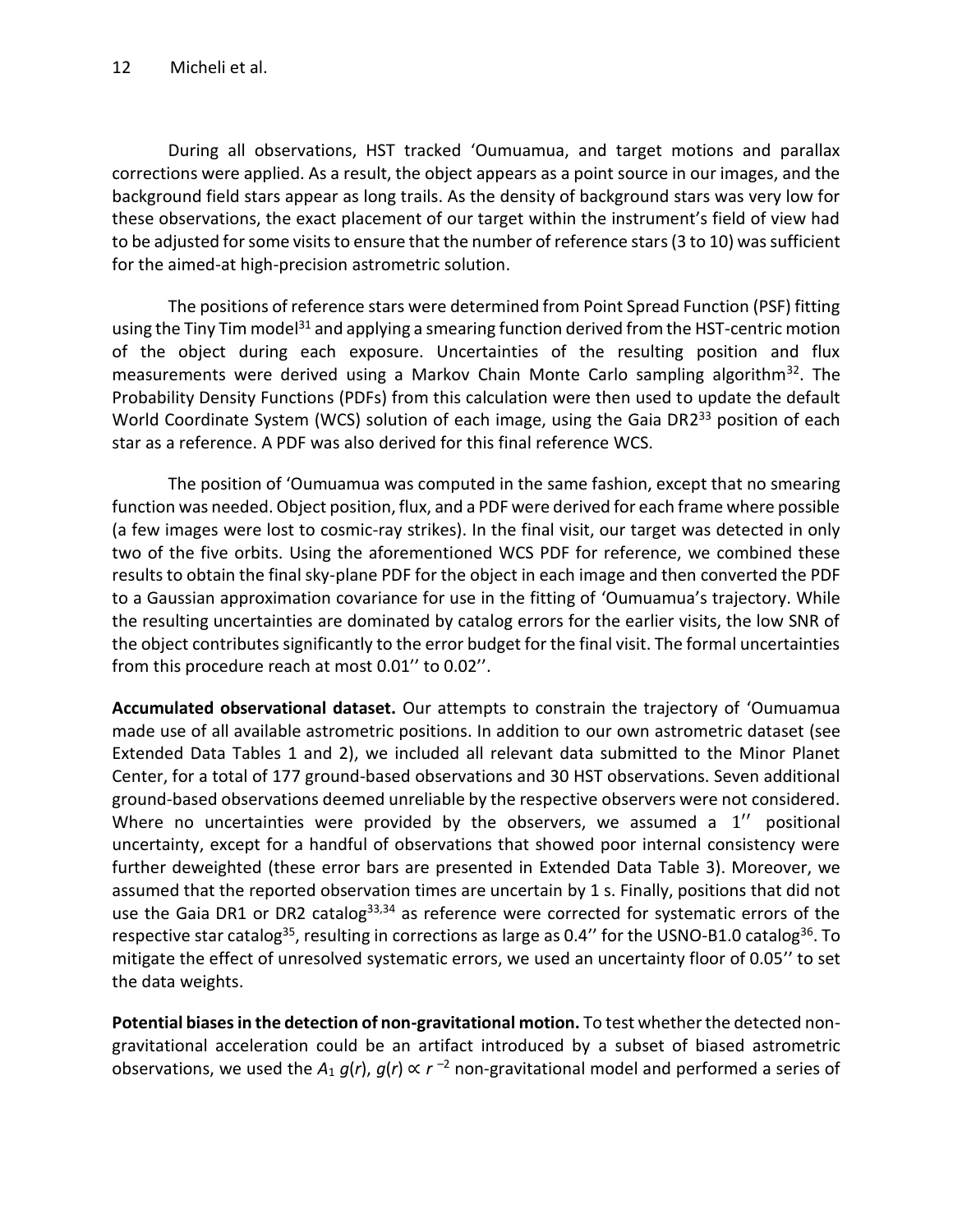analyses on subsets of the full data arc, designed to highlight whether specific groups of observations could be responsible for the signal. A summary of our findings shows:

The signal is not caused by the early, noisier observations. Fitting only data taken after 2017 October 25, or after 2017 November 15, still yields a detection of  $A_1$  at 17  $\sigma$  and 2.5  $\sigma$ confidence, respectively.

Similarly, the signal is not caused only by the late part of the arc. Fitting only data taken prior to 2017 November 15, or up to 2017 December 1, still yields a detection of  $A_1$  at 2.8  $\sigma$  and 7.4  $\sigma$ confidence, respectively.

To rule out biases in data from ground-based observations, e.g., due to color refraction in the atmosphere, we computed orbital solutions using only HST data and a single ground-based observation set, either OGS on October 19, CFHT on October 22, or VLT on October 25. In all three tests, non-gravitational motion was detected at a significance of at least 11  $\sigma$ .

The vast majority of ground-based astrometric positions for ʻOumuamua were measured relative to the Gaia DR1 catalog, which does not include the proper motions of stars. Since Gaia DR1 uses 2015 as the reference epoch, offsets due to proper motions<sup>35</sup> could amount to as much as  $\sim$ 0.04". The tests we made combining HST and our ground based astrometry, which was reduced with Gaia DR2, shows that the detection of non-gravitational motion is not caused by this issue.

To rule out the possibility that the detection of non-gravitational motion could be due to issues with HST data (such as in the case of comet C/2013 A1 where the HST astrometry was found to have larger errors than expected<sup>37</sup>), we performed a fit using only ground-based observations and still detected non-gravitational motion at  $7.1 \sigma$  significance.

To make sure that the high significance of the detected non-gravitational signal is not caused by overly optimistic assumptions regarding the astrometric uncertainties, we ran a test using an uncertainty floor of 1" and still obtained a 7.0  $\sigma$  signal for  $A_1$ .

The results of our tests show that the observed non-gravitational signature is not an artifact of biases in the data or the specifics of the analysis performed, but is indeed present in the motion of ʻOumuamua.

**Non-gravitational models.** In addition to  $A_1$   $g(r)$ , with  $g(r) \propto r^{-2}$ , we considered several alternative models for the observed non-gravitational acceleration of 'Oumuamua. The  $\chi^2$  and reduced  $\chi^2$  values of the corresponding fits to all astrometric data are shown in Table 1 for comparison with the gravity-only reference model. A brief summary of each model (numbered as in Table 1) is provided below:

1. We searched for evidence of an impulsive  $\Delta v$  event and found two  $\chi^2$  minima, one on 2017 November 5 and another on 2017 December 6, both requiring a  $\Delta v$  of 5 m s<sup>-1</sup> or more.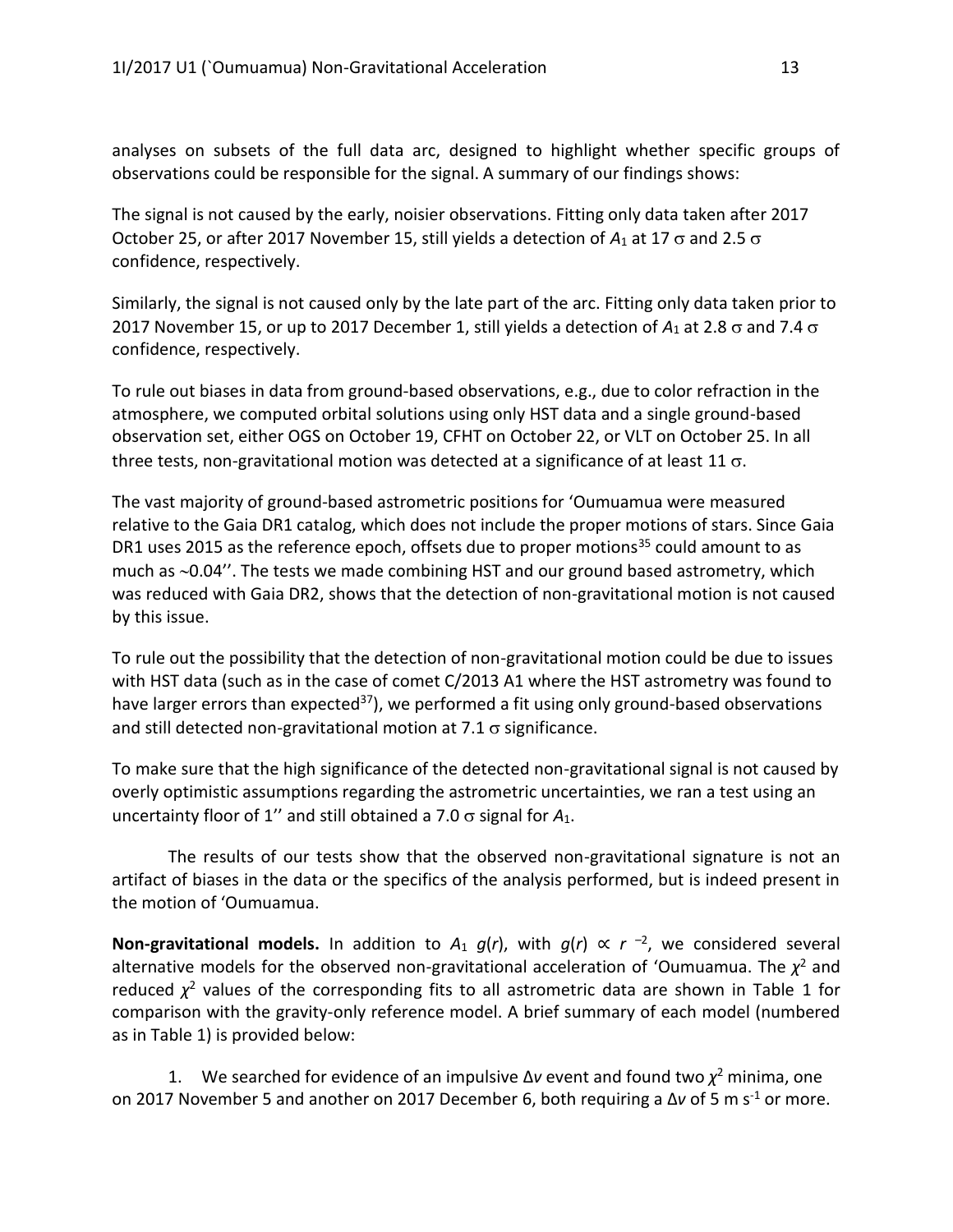However, the corresponding orbital solutions provide a poorer fit to the data than continuous acceleration models. Moreover, as discussed before, evidence of non-gravitational acceleration is found in the arcs prior to 2017 December 6 and after 2017 November 5. Therefore, an impulsive Δ*v* event alone cannot model the trajectory of ʻOumuamua.

2. We tested different power laws for for the radial dependency of the acceleration; *g*(*r*) ∝ *r*<sup>−*k*</sup>, *k* = 0, 1, 2, 3. A constant *g*(*r*) (*k* = 0) provides a poorer fit to the data. Within our fit timespan, which extends from *r* = 1.1 au to *r* = 2.9 au, the acceleration decreases with increasing heliocentric distances at a rate that cannot be much steeper than  $r^{-2}$ , but can be gentler, e.g.,  $r^{-1}$ , with both trends having comparable likelihood. A trend going with  $r^{-3}$ , on the other hand, is again strongly disfavored by the data.

3. Adding transverse, *A*<sup>2</sup> *g*(*r*), and normal (out-of-plane), *A*<sup>3</sup> *g*(*r*), acceleration components to a radial-acceleration-only model (the result is referred to as the RTN model) yields only a modest improvement of the fit, regardless of the dependence on heliocentric distance we select, showing that the non-gravitational acceleration of ʻOumuamua is mostly radial. The best-fit values for  $A_2$  and  $A_3$  are consistent with zero (significance  $\lt 1\sigma$ ) and are an order of magnitude smaller than that for *A*1.

4. Alternatively, the acceleration vector can be decomposed into Along-track, Crosstrack, and Normal (ACN) components with respect to the trajectory. The goodness of the resulting fit is comparable to that obtained by for the RTN. However, in the ACN frame all three directions are needed to describe the data, while a single parameter is sufficient in the RTN frame.

5. An unacceptably poor fit is obtained if the acceleration is assumed to act exclusively in the direction of the object's velocity vector (i.e., the along-track component of the ACN frame), with any *g*(*r*) ∝ *r –k* , *k* = 0, 1, 2, 3.

6. We also tested the possibility of a constant acceleration vector, fixed in inertial space. Despite the larger number of estimated parameters, the resulting fit is no better than that obtained with a purely radial acceleration. Moreover, the complex rotation state of 'Oumuamua<sup>2,3,4</sup> is at odds with such an inertially fixed acceleration.

7. Finally, we tested non-gravitational models involving cometary activity. A COdriven<sup>15</sup> g(r) behaves similarly to r<sup>-2</sup> for r < 5 au and provides a better fit than a H<sub>2</sub>O-driven<sup>8</sup> g(r), which falls off like *r*<sup>-2.15</sup> for *r* < 2.8 au and then abruptly decays like *r*<sup>-26</sup>. This latter model can include a time offset  $\Delta T$  = 55 d with respect to perihelion for the acceleration peak<sup>38</sup>, thus moving the fast decay of *g*(*r*) outside of the data arc.

We point out that the difference between  $\chi^2$  values for models within a given family (the exponent *k* for each of models 2, 3, 4, and 5 of Table 1) is useful to statistically evaluate how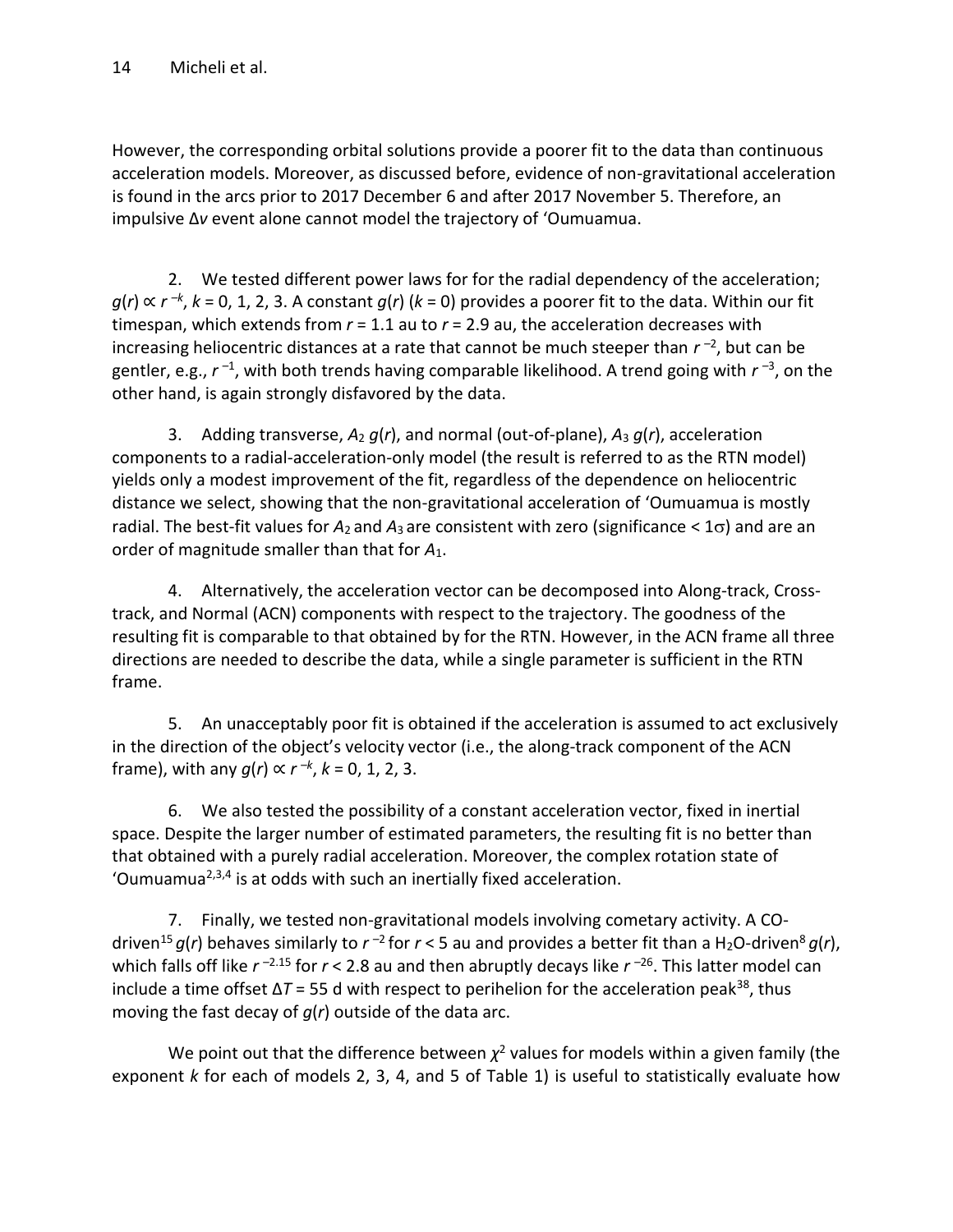significantly some exponents are disfavored with respect to the best-fitting one of the same family.

Limits on cometary activity. We estimated that no more than  $\sim$ 1 kg of 1  $\mu$ m-sized dust grains could have been present in the direct vicinity of ʻOumuamua (< 2.5'' or < 750 km from the nucleus) on October 25-26<sup>1</sup>, based on the dust limiting magnitude for dust  $g > 29.8$  mag arcsec<sup>-2</sup>. Here we perform the same analysis on deep stacks of the 2017 November 21, 22, and December 1 HST data in search of evidence of dust. To this end, we subtracted a copy of each image from itself after rotation by 180<sup>o</sup>. Since any dust is pushed from the nucleus by solar radiation pressure, its distribution is expected to be highly asymmetric. The self-subtraction removes the light from the nucleus and from the symmetric component, and makes the asymmetric component more prominent. The subtracted frames were further enhanced by wavelet filtering (which boosts the signal with spatial frequencies corresponding to 2 to 8 pixels) and adaptive smoothing (which smooths the signal over a region whose size is dynamically adapted such that the SNR reaches a threshold, set here to 2). Careful examination of the resulting images, shown in Fig. 1, does not reveal any sign of dust to a similar limit. The asymmetry test is particularly sensitive for the October 25-26 stack: because the Earth was only 15° above the object's orbital plane, any dust released from the nucleus since its passage through perihelion is expected to be confined to a narrowly fanning region with position angles of approximately 96° to 135°. Our findings thus indicate that the original upper limit of  $\sim$ 1 kg of 1 µm dust within 750 km on October 25 is conservative (corresponding to  $g > 29.8$  mag arcsec<sup>-2</sup> at the 5 $\sigma$  level).

In order to test this limit, a dust feature was introduced in the images, which were then re-processed using the same enhancement techniques. The feature was produced using a cometary image approximately matching the expected morphology of ejected dust for October 25 (when the geometry was the best to concentrate the dust in a narrow region), scaled to match the photometric contribution in the central 2.5''. This is illustrated in Fig. 1, indicating that the dust would indeed likely be detected.

From the orbital fits we know that the non-gravitational acceleration on ʻOumuamua on October 25 at  $r = 1.4$  au was  $A_1 r^{-2} = 2.7 \times 10^{-6}$  m s<sup>-1</sup>. The mass *m* of 'Oumuamua can be estimated from the photometry<sup>1</sup>, assuming an albedo of 0.04 (or 0.2), and a bulk density of  $<$  500 kg m<sup>-3</sup> (or 2000 kg m<sup>-3</sup>) for a cometary<sup>39</sup> (or asteroidal<sup>20,40</sup> object). If the non-gravitational force is due to cometary activity, Newton's law can be used to relate the observed acceleration to the gas production rate<sup>41</sup> , *Q*, via *ma* = *Q ζv*i, where *v*<sup>i</sup> is the gas ejection velocity and ζa poorly constrained, dimensionless efficiency factor that accounts for (among other effects) the geometry of the emission. At the heliocentric distance of ʻOumuamua on October 25 of 1.4 au, *ζ*  $v_i$  would fall between 150 m s<sup>-1</sup> to 450 m s<sup>-1</sup>; in the following, we adopt 300 m s<sup>-1</sup>. The resulting gas production rates, at a heliocentric distance of 1.4 au, range from 0.7 kg s<sup>-1</sup> to 140 kg s<sup>-1</sup> depending of the size, shape, and mass of the object, with a mass loss of *Q* = 10 kg s *–*<sup>1</sup> being our best estimate. This value was used to constrain the thermal model discussed in the following.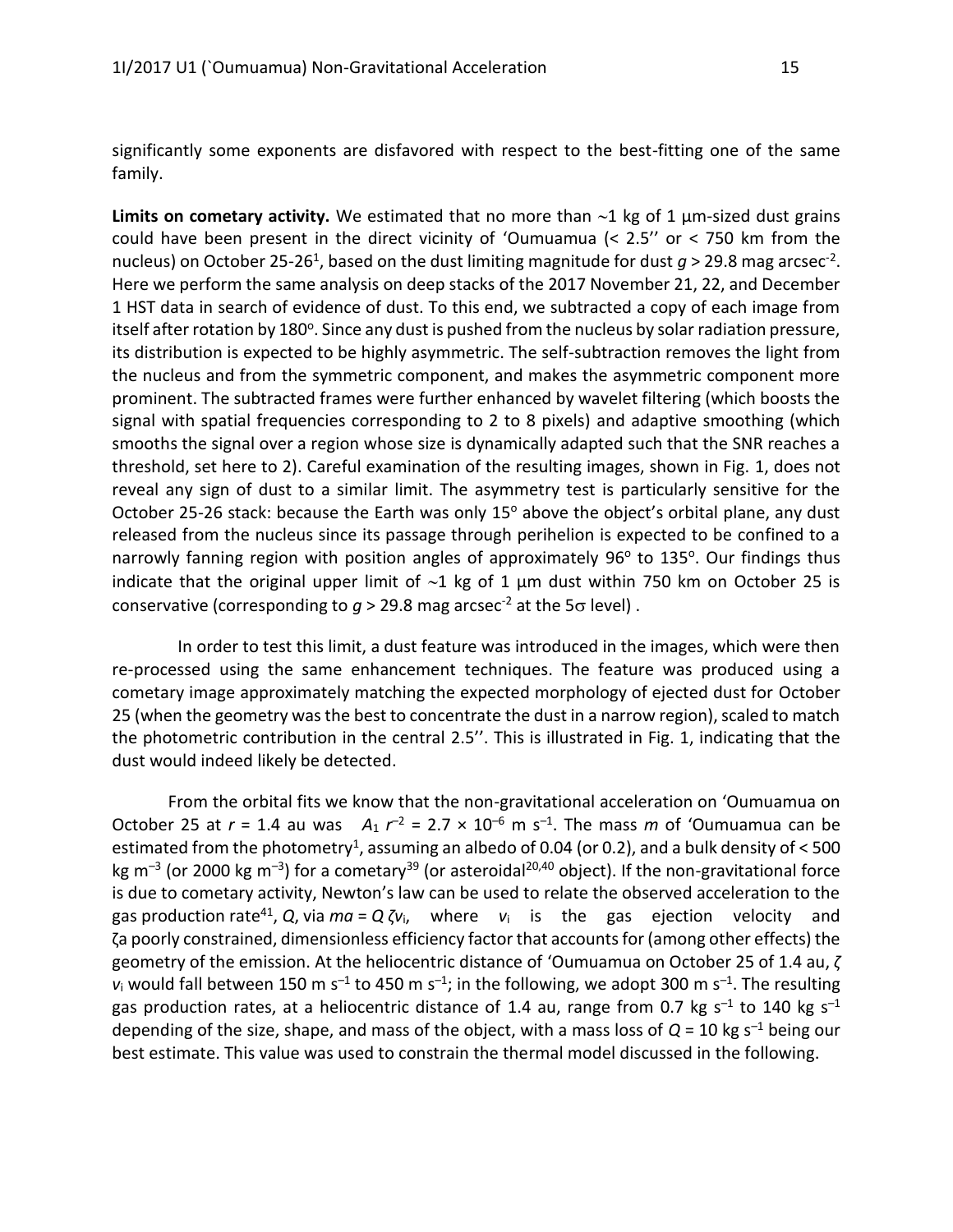**Thermal model.** We carried out thermal model calculations to estimate the interior temperatures that ʻOumuamua reached during its passage. These thermal calculations begin four years before perihelion and end two years after perihelion. The one-dimensional<sup>42</sup> model resolves the diurnal cycle with at least 288 time steps within each 7.34-hour simple rotation. We assumed an albedo of 0.04 and an obliquity of 45°, and used two parameter combinations: one with a porosity of 40% and a thermal inertia of 400 J m<sup>-2</sup> K<sup>-1</sup> s<sup>-1/2</sup> (at 200 K) and the other with a porosity of 90% and a thermal inertia of 40 J m<sup>-2</sup> K<sup>-1</sup> s<sup>-1/2</sup>. Calculations were carried out for the object's equator (where the surface normal is perpendicular to the rotation axis), and at a latitude of 45°, starting from an initial temperature of 4 K. The depths to maximum temperature along the orbit depend on the assumed physical properties, but for the parameters specified above, which capture a wide range of values, 160 K (the approximate activation threshold for  $H_2O$  driven cometary activity) are reached roughly within the top 1 m of the surface, consistent with previous results<sup>5</sup>. As 'Oumuamua is only tens of meter wide, 30 K (the approximate threshold for CO activity) was exceeded within most of the body. The case of  $CO<sub>2</sub>$  lies inbetween (80 K). The model temperatures suggest that if CO ice was present, significant outgassing occurred, and even  $CO<sub>2</sub>$ ice would have experienced significant sublimation.

**Outgassing models.** In order to verify whether cometary activity can produce the observed nongravitational acceleration, we modeled<sup>16</sup> the object as a comet. Note that, because of the large range of plausible masses for the nucleus, our results should be considered order-of-magnitude estimates. We assumed the following initial physical characteristics for a spherical nucleus<sup>1</sup>: a radius of 102 m, an albedo p of 0.04, a density  $\rho$  of 500 kg m<sup>-3</sup>, an ice-to-dust ratio of unity (in mass), 60% porosity, and a bulk thermal conductivity of 0.7 W m*–*<sup>1</sup> K *–*1 , all typical values for comets<sup>16</sup>. The model considers sub-surface H<sub>2</sub>O and CO ices (with CO/H<sub>2</sub>O = 0.05 by mass) and, following this model nucleus along ʻOumuamua's trajectory, evaluates the sublimation over a 400-day period centered on perihelion. The water production rate was found to peak close to perihelion and then decline following a  $\sim r^{-2}$  profile until 100 days after perihelion (at 2.6 au in mid-December 2017), when it starts to decrease sharply. At that point, the CO production rate, which does not change much along the trajectory, becomes dominant, and hence the total production rate continues to follow the  $\sim r^{-2}$  trend. The gas velocity was estimated at *v*<sub>i</sub> = 500 m s *–*1 , within the range of *ζv*<sup>i</sup> values discussed above.

We adjusted additional physical parameters characterizing the model nucleus (e.g., thermal conductivity, ice-to-dust ratio, bulk density) in an attempt to match  $Q_{H2O} = 10$  kg s<sup>-1</sup> at 1.4 au, our estimate of the gas production rate required to generate the observed nongravitational acceleration. The closest match to the observations resulted from the following model parameters:  $\rho = 450$  kg m<sup>-3</sup>, ice/dust (by mass) = 3, CO/H<sub>2</sub>O = 0.25, 60% porosity for the initial composition and low temperature. The resulting model parameters are mostly within acceptable limits and physically meaningful; for instance, the required thermal conductivity matches that of silicates, rather than that of a mix of silicate and organics. The dust production was estimated using a low drag coefficient, acknowledging that the gas, and therefore the dust, would come from the sub-surface. For our initial model, however,  $Q_{\text{dust}}$  = 0.2 kg s<sup>-1</sup>, and the maximal gas production at 1.4 au is  $Q_{H2O}$  = 2.5 kg s<sup>-1</sup>, which provides insufficient acceleration.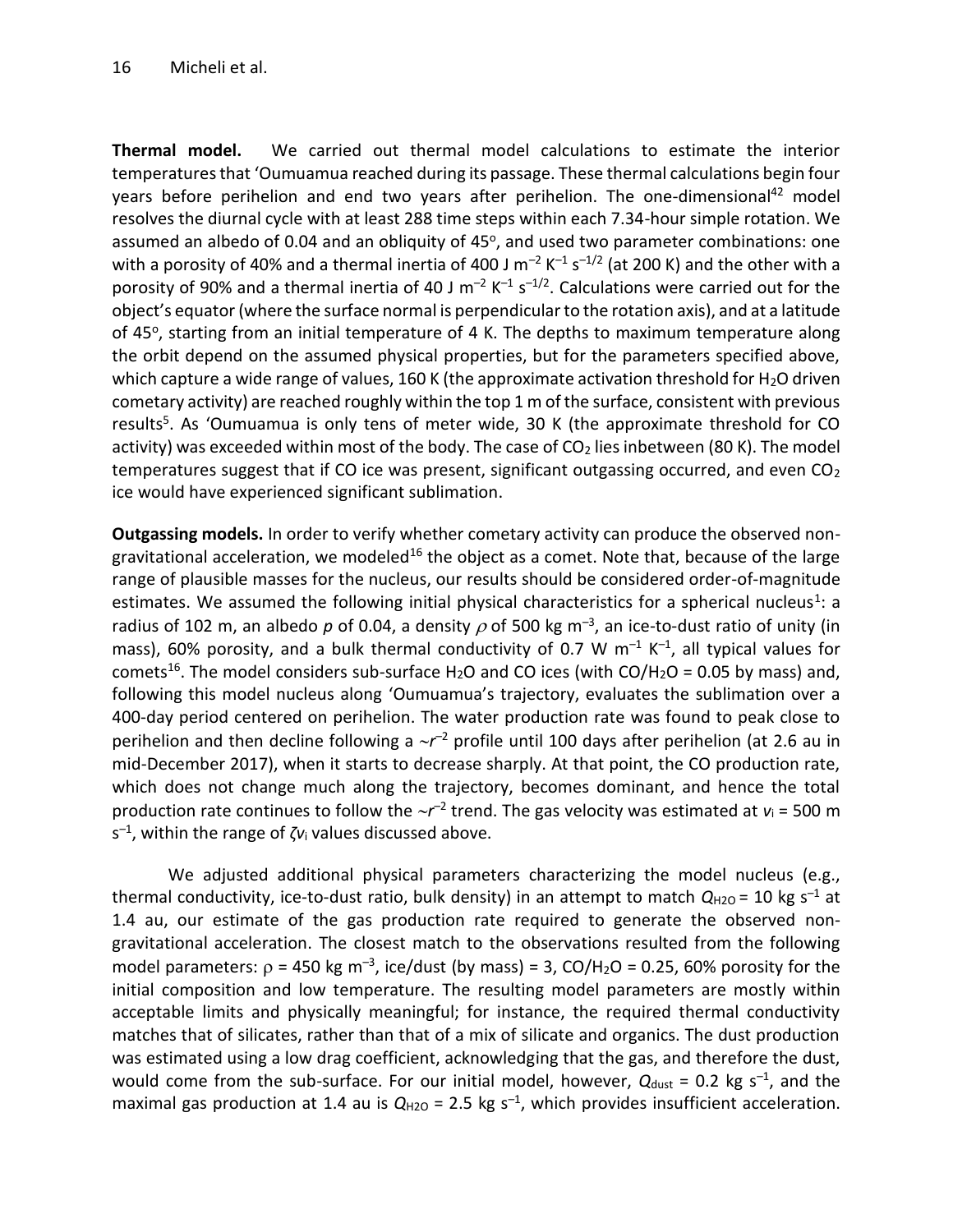With a much higher CO/H<sub>2</sub>O ice ratio the production rate increases to within about a factor of 2-3 that needed to match the acceleration detected, with a dust production rate of 0.4 kg s*–*<sup>1</sup> . A further increase in mass loss by approximately 30% would result if the surface area had an ellipsoidal shape instead of a spherical shape, with the same median photometric cross-section. The dust production rates inferred from the thermal models require the grains to be relatively large ( $\sim$ 100  $\mu$ m to mm), in order to match the optical non-detection limits for dust. Large grains are typical of outgassing from sub-surface layers as seen in laboratory experiments<sup>43</sup>, and models of the physical interaction of Oort cloud comets and the interstellar medium show that small grains are efficiently removed by drag effects<sup>44</sup>. No model using an asteroid-like density<sup>20</sup> could be made to produce sufficient acceleration. Further, a high bulk density imposes a limit on ice content even for near zero porosity. Even assuming a very high CO/H2O ratio, the maximum outgassing is over an order of magnitude too low. Finally, acceleration from outgassing would reach the required value if the assumed density of ʻOumuamua is lowered to around 200 kg m*–*<sup>3</sup> . Although other values could be obtained by adjusting the dust size distribution and the nucleus pore size, further exercises would be of little benefit, as long as we do not have additional constraints.

In conclusion, we find that sublimation can account for the measured non-gravitational forces, when modeling ʻOumuamua as a small comet, but only if it has some unusual properties.

**Consequences of the analysis for the study of ʻOumuamua's origin.** The many uncertainties and assumptions in the non-gravitational models presented in this analysis have significant implications on our capabilities to fully determine the past history of ʻOumuamua. These limitations are intrinsically due to the absence of observational information on the behavior of the non-gravitational acceleration outside the observed arc. In particular, the absence of information on the behavior of the non-gravitational acceleration before the time of discovery implies that it is much more difficult (and subject to much larger uncertainties) to extrapolate the motion of ʻOumuamua to its original incoming direction.

**Solar radiation pressure.** A simple radial dependency of the non-gravitational acceleration, decaying as  $r^{-2}$  with the heliocentric distance, is allowed by the dataset for  $A_1$  = (4.92  $\pm$  0.16)  $\times$ 10<sup>-6</sup> m s<sup>-2</sup>. If interpreted as solar radiation pressure on the projected area of the object exposed to sunlight, this  $A_1$  value would correspond to an Area-to-Mass Ratio (AMR) between  $\sim 0.5$  m<sup>2</sup> kg<sup>-1</sup> and 1 m<sup>2</sup> kg<sup>-1</sup> Given the range of possible sizes and shapes of 'Oumuamua<sup>1</sup>, and assuming a uniform density and an ellipsoidal shape for the body, this estimate of the AMR would correspond to a bulk density of the object between ~0.1 kg m<sup>-3</sup> and ~1 kg m<sup>-3</sup>, three to four orders of magnitude less than that of water. Alternatively, to be composed of materials with densities comparable to normal asteroidal or cometary matter (~1000 kg m<sup>-3</sup>), 'Oumuamua would need to be a layer, or a shell, at most a few millimeters thick, which is not physically plausible.

Unless ʻOumuamua has physical properties that differ dramatically from those of typical Solar System bodies within the same size range, the interpretation of the non-gravitational acceleration being due to solar radiation pressure is therefore unlikely.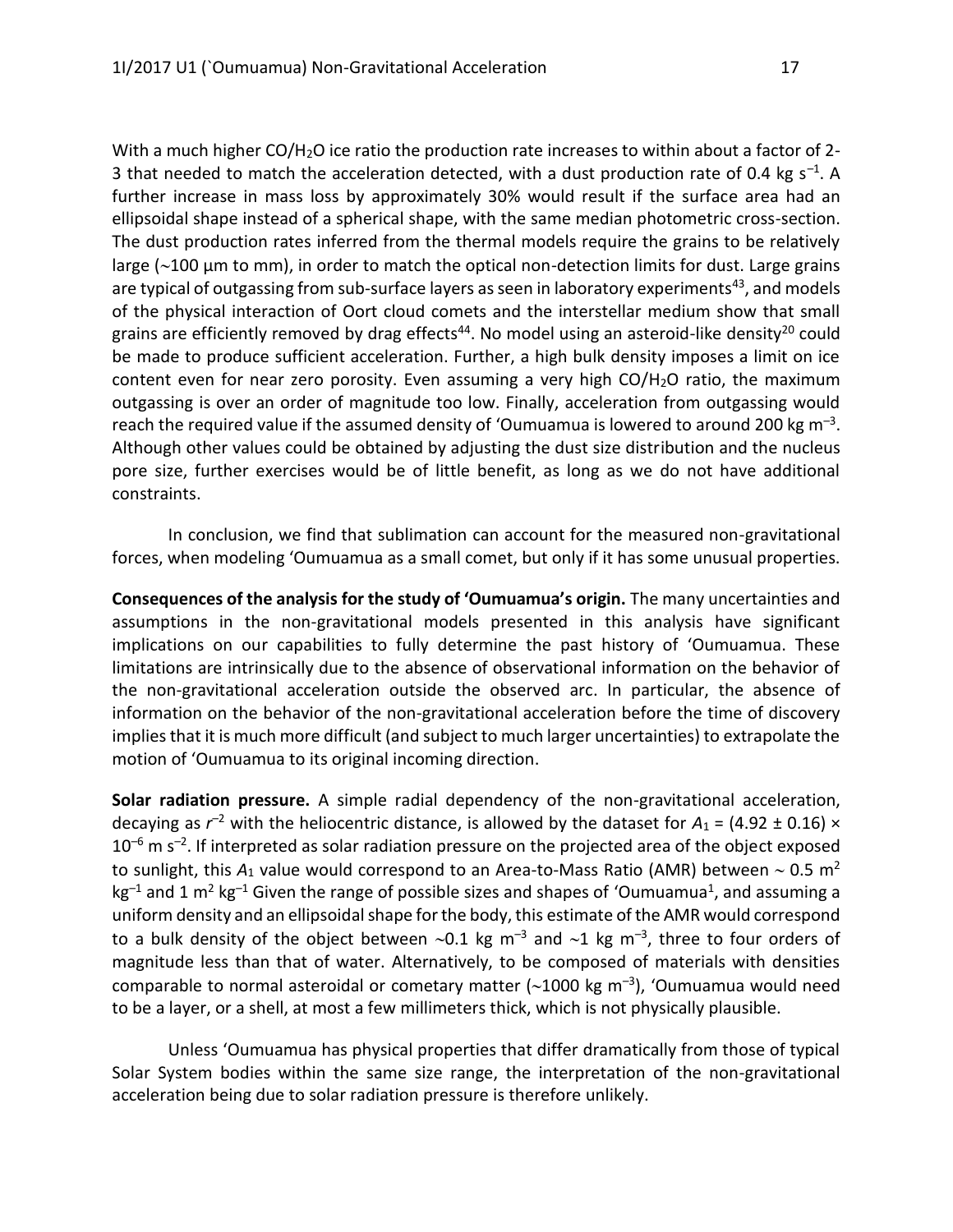**Binary object or fragmentation event.** The existence of one or more fragments could theoretically explain the detected astrometric offsets by displacing the center of mass of the overall system from the main component that was measured astrometrically. However, the existence of a bound secondary body of significant mass can be easily discounted both directly and indirectly.

The offsets from a gravity-only solution (see Fig. 2) observed at the time of our deepest images are at the arcsecond level, requiring a possible bound, secondary body to have a separation from the main mass that is of comparable or greater size. No co-moving object was detected in the vicinity of the main body though, although most of the images we obtained with large-aperture telescopes have sub-arcsecond resolution and reach a depth a few magnitudes fainter than ʻOumuamua. Specifically, the limiting magnitudes estimated from the SNR of ʻOumuamua on deep stacks of data from the VLT (October 25) and HST (November 21 and 22) are *r*'lim = 27.0 and *V*lim = 29.2), respectively. Conversion to an upper limit for the radius of an unseen object yields 7.8 m (3.5 m) and 4.5 m (2.0 m) respectively, for an albedo of 0.04 (0.2) (typical values for a cometary nucleus and an asteroid), i.e.,  $\sim$ 100 times smaller than the main body using the same assumptions. In addition, given ʻOumuamua's small mass, the radius of its sphere of influence *r a* (*m*/*M*) 2/5 (where *a* is the distance between the object and the Sun, *m* and *M* the masses of the object and of the Sun) is of the order of  $\sim$ 1 km, corresponding to angular separations of milliarcseconds. Any object within such a distance would be fully embedded in the main body's PSF and therefore would not contribute any detectable offset to the astrometric photocenter.

The possibility of an unbound fragment being ejected by ʻOumuamua during the observed arc can also be excluded, not just because no such fragment was seen in the deep images we obtained, but also because its dynamical effect would correspond to an impulse-like event in the trajectory, which we have already shown to be incompatible with the data.

**Code availability.** The JPL asteroid and comet orbit determination code used in the in-depth analysis of the possible dynamical scenarios is proprietary. However, some key results of this analysis, including the detection of a significant non-gravitational acceleration at the  $\sim$ 30 $\sigma$  level, can easily be reproduced by using freely available software, such as Find\_Orb by Bill Gray (https://www.projectpluto.com/find\_orb.htm). The code of the comet sublimation model is a direct implementation of a published model $16,46$ . Source code and further documentation for the type of one-dimensional thermal model used is available on GitHub<sup>47</sup>.

**Data availability.** The astrometric positions and uncertainties on which this analysis is based are available in the Extended Data section of the paper, and will also be submitted to the Minor Planet Center for public distribution.

### **References**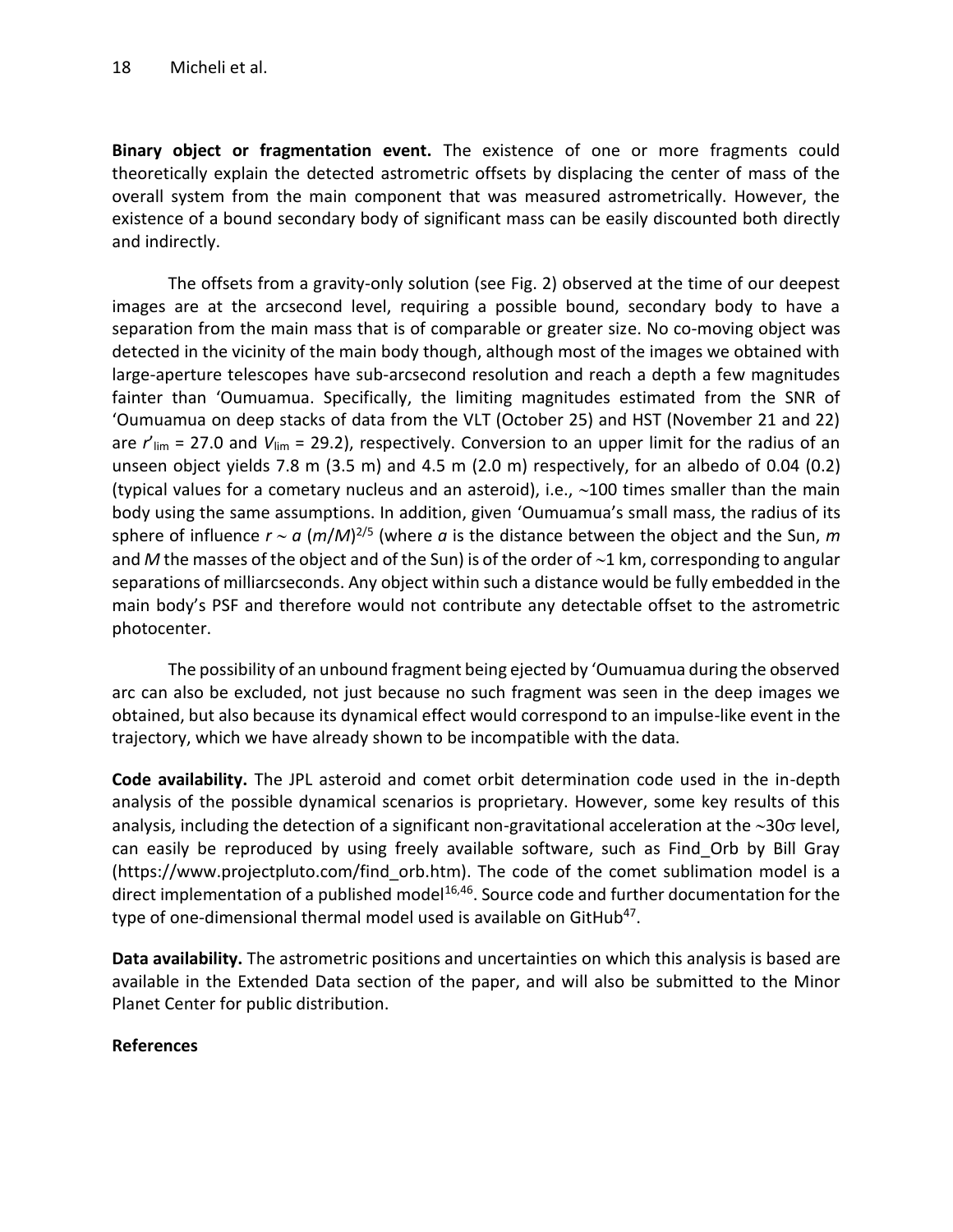[1] Krist, J.E., Hook, R.N., and Stoehr, F. 20 years of Hubble Space Telescope optical modeling using Tiny Tim. In: Kahan, Mark A. (Ed.), Optical Modeling and Performance Predictions V. *Proceedings of the SPIE* **8127**, 16pp. (2011).

[2] *Biometrika* **57**, 97-109 (1970)., 97-109 (1970).

[33] Gaia Collaboration, Brown, A. G. A., Vallenari, A., Prusti, T., de Bruijne, J. H. J., Babusiaux, C., Bailer-Jones, C. A. L. Gaia Data Release 2. Summary of the contents and survey properties. ArXiv e-prints arXiv:1804.09365 (2018).

[34] Lindegren, L., and 82 colleagues. Gaia Data Release 1. Astrometry: one billion positions, two million proper motions and parallaxes. *A&A* **595** A4 (2016).

[35] Farnocchia, D., Chesley, S. R., Chamberlin, A. B., and Tholen, D. J. Star catalog position and proper motion corrections in asteroid astrometry. *Icarus* **245** 94-111 (2015).

[36] Monet, D. G., et al. The USNO-B Catalog. *AJ* **125**, 984-993 (2003).

[37] Farnocchia, D., Chesley, S. R., Micheli, et al. High precision comet trajectory estimates: The Mars flyby of C/2013 A1 (Siding Spring). *Icarus* **266** 279-287 (2016).

[38] Yeomans, D. K. and Chodas, P. W. An asymmetric outgassing model for cometary nongravitational accelerations. *AJ* **98**, 1083-1093 (1989).

[39] A'Hearn, M.F. Comets as building blocks. Ann. Rev. Astron. Astrophys. **49**, 281-299 (2011).

[40] Carry, B. Density of asteroids. *Planetary and Space Science* **73**, 98-118 (2012).

[41] Crovisier, J. and Schloerb, F.P. The study of comets at radio wavelengths, in *Comets in the Post-Halley era*, Ed. R.L. Newburn, M. Neugebauer and J. Rahe, Kluwer, The Netherlands, p. 166 (1991).

[42] Schorghofer, N. The lifetime of ice on main belt asteroids. *ApJ* **682**, 697-705 (2008).

[43] Laufer, D., Pat-El, I. and Bar-Nun, A. Experimental simulation of the formation of non-circular active depressions on comet Wild-2 and of ice grain ejection from cometary surfaces. *Icarus* **178**, 248-252 (2005).

[44] Stern, S.A. ISM-induced erosion and gas-dynamical drag in the Oort Cloud. *Icarus* **84**, Issue 2, 447-466 (1990).

[45] Vereš, P., Farnocchia, D., Chesley, and S. R., Chamberlin, A. B. Statistical analysis of astrometric errors for the most productive asteroid surveys. *Icarus* **296**, 139-149 (2017).

[46] Prialnik, D. Crystallization, sublimation, and gas release in the interior of a porous comet nucleus. *ApJ* **388**, 196-202 (1992).

[47] Schörghofer, N. Planetary-Code-Collection: Thermal and Ice Evolution Models for Planetary Surfaces v1.1.4., GitHub, doi:10.5281/zenodo.594268, https://github.com/nschorgh/Planetary-Code-Collection/ (2017).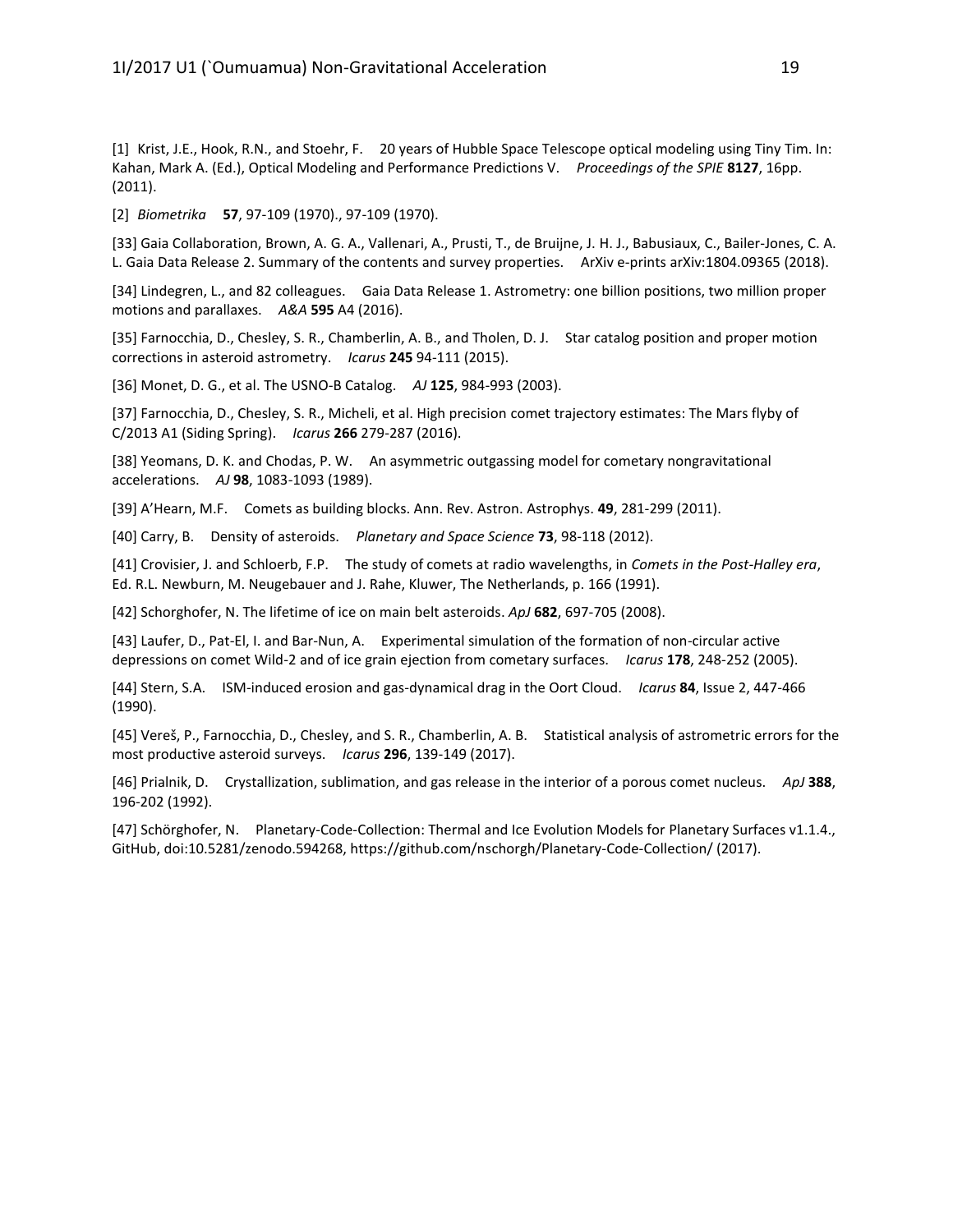## Extended Data



Extended Data Figure 1. Non-gravitational accelerations of Solar System comets and ʻOumuamua. Measured nongravitational radial accelerations *A*1 for short-period (red) and long-period (blue) comets from the JPL Small Body Database. The solid vertical black line indicates the *A*<sup>1</sup> value for ʻOumuamua, which falls within the range observed for Solar System comets, while the dashed vertical black lines mark the corresponding 1 $\sigma$  uncertainty.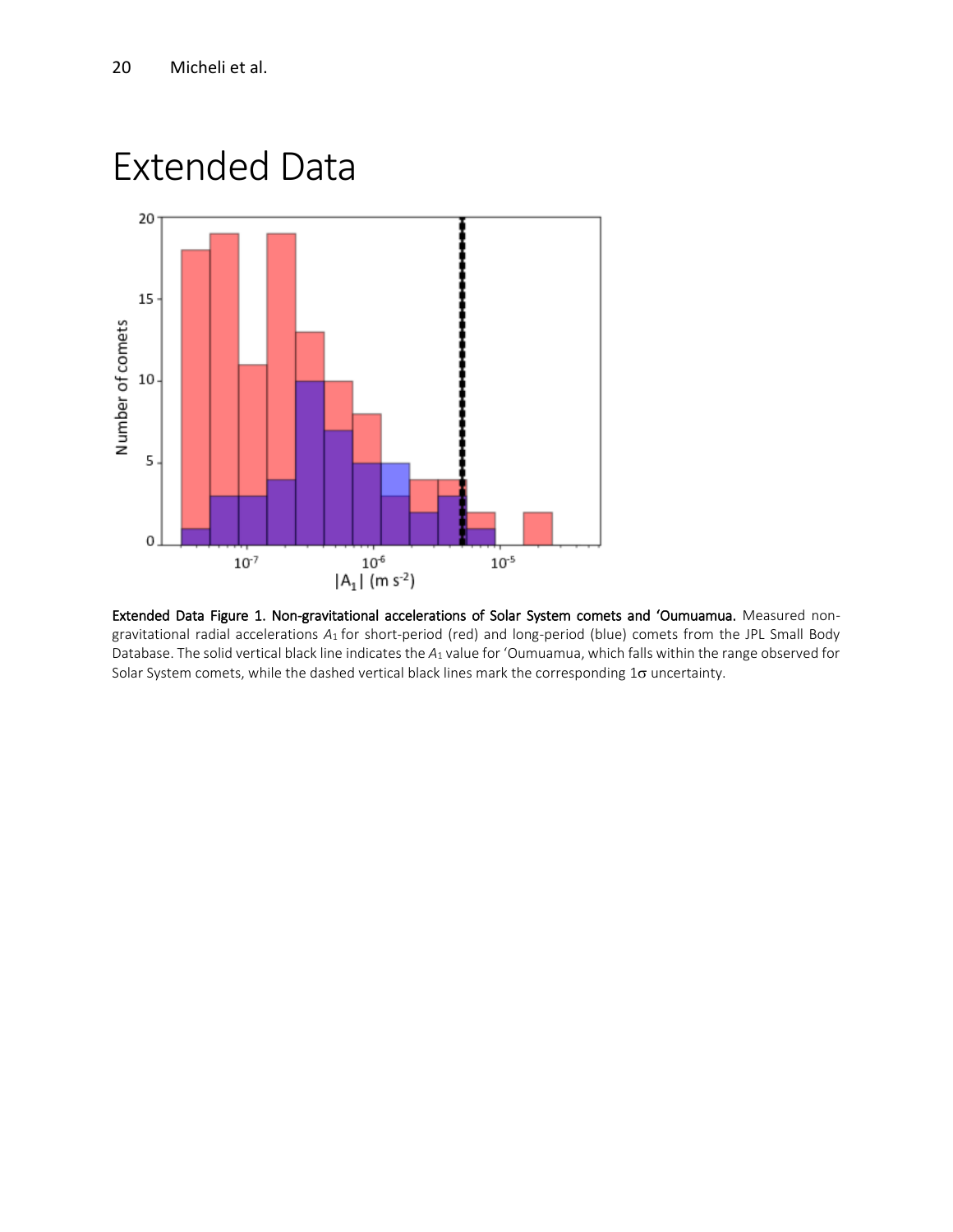Extended Data Table 1. Ground-based astrometry. Ground-based astrometric positions obtained by our team, with associated  $1\sigma$  errors, as used in the analysis presented in this work. For observations with code F51 and J04 we list the manual re-measurements and associated astrometric errors that were used in this work, rather than the values available from the Minor Planet Center.

| Date (UTC)        | R.A.         | Dec.         | $\sigma$ r.a. $('')$ | $\sigma$ Dec. $('')$ | Obs. code |
|-------------------|--------------|--------------|----------------------|----------------------|-----------|
| 2017-10-18.472979 | 01 59 57.460 | +02 06 04.02 | 1.00                 | 1.00                 | F51       |
| 2017-10-18.499898 | 01 59 08.928 | +02 07 20.53 | 1.50                 | 1.50                 | F51       |
| 2017-10-19.397150 | 01 34 55.364 | +02 45 03.09 | 0.40                 | 0.40                 | F51       |
| 2017-10-19.408370 | 01 34 38.761 | +02 45 28.19 | 0.40                 | 0.40                 | F51       |
| 2017-10-19.419685 | 01 34 21.996 | +02 45 53.47 | 0.40                 | 0.40                 | F51       |
| 2017-10-19.431056 | 01 34 05.210 | +02 46 18.48 | 1.00                 | 1.00                 | F51       |
| 2017-10-19.940934 | 01 22 22.290 | +03 03 53.82 | 0.20                 | 0.20                 | J04       |
| 2017-10-19.943901 | 01 22 18.370 | +03 03 59.58 | 0.20                 | 0.20                 | J04       |
| 2017-10-22.371415 | 00 40 57.815 | +04 02 50.75 | 0.05                 | 0.05                 | 568       |
| 2017-10-22.372590 | 00 40 56.875 | +04 02 52.02 | 0.05                 | 0.05                 | 568       |
| 2017-10-22.373983 | 00 40 55.762 | +04 02 53.49 | 0.05                 | 0.05                 | 568       |
| 2017-10-23.384311 | 00 28 51.402 | +04 19 02.21 | 0.15                 | 0.15                 | 568       |
| 2017-10-23.385548 | 00 28 50.593 | +04 19 03.41 | 0.15                 | 0.15                 | 568       |
| 2017-10-23.386852 | 00 28 49.730 | +04 19 04.54 | 0.15                 | 0.15                 | 568       |
| 2017-10-25.044458 | 00 13 18.796 | +04 39 35.19 | 0.05                 | 0.05                 | 309       |
| 2017-10-25.050182 | 00 13 15.981 | +04 39 38.79 | 0.05                 | 0.05                 | 309       |
| 2017-10-25.061553 | 00 13 10.389 | +04 39 45.94 | 0.05                 | 0.05                 | 309       |
| 2017-10-25.112088 | 00 12 45.650 | +04 40 17.26 | 0.05                 | 0.05                 | 309       |
| 2017-10-25.117597 | 00 12 42.966 | +04 40 20.70 | 0.05                 | 0.05                 | 309       |
| 2017-10-26.133749 | 00 05 15.166 | +04 49 55.54 | 0.06                 | 0.06                 | 309       |
| 2017-10-26.138575 | 00 05 13.175 | +04 49 58.07 | 0.06                 | 0.06                 | 309       |
| 2017-10-26.143286 | 00 05 11.230 | +04 50 00.52 | 0.06                 | 0.06                 | 309       |
| 2017-10-26.185052 | 00 04 54.100 | +04 50 21.91 | 0.06                 | 0.06                 | 309       |
| 2017-10-27.269327 | 23 58 14.606 | +04 58 44.31 | 0.06                 | 0.06                 | 568       |
| 2017-10-27.282873 | 23 58 09.917 | +04 58 50.36 | 0.06                 | 0.06                 | 568       |
| 2017-10-27.304553 | 23 58 02.427 | +04 58 59.94 | 0.05                 | 0.05                 | 568       |
| 2017-10-27.330214 | 23 57 53.596 | +04 59 11.15 | 0.10                 | 0.10                 | 568       |
| 2017-10-27.381822 | 23 57 35.926 | +04 59 33.51 | 0.10                 | 0.10                 | 568       |
| 2017-11-15.306018 | 23 18 51.738 | +06 14 13.51 | 0.06                 | 0.06                 | 568       |
| 2017-11-15.309275 | 23 18 51.633 | +06 14 14.10 | 0.06                 | 0.06                 | 568       |
| 2017-11-15.312534 | 23 18 51.529 | +06 14 14.66 | 0.06                 | 0.06                 | 568       |
| 2017-11-15.315806 | 23 18 51.418 | +06 14 15.25 | 0.06                 | 0.06                 | 568       |
| 2017-11-16.207482 | 23 18 27.240 | +06 16 59.12 | 0.10                 | 0.10                 | 568       |
| 2017-11-16.210740 | 23 18 27.141 | +06 16 59.74 | 0.10                 | 0.10                 | 568       |
| 2017-11-16.213997 | 23 18 27.045 | +06 17 00.34 | 0.10                 | 0.10                 | 568       |
| 2017-11-16.217253 | 23 18 26.956 | +06 17 00.94 | 0.10                 | 0.10                 | 568       |
| 2017-11-21.026940 | 23 17 05.962 | +06 32 01.74 | 0.10                 | 0.10                 | 304       |
| 2017-11-21.032458 | 23 17 05.893 | +06 32 02.84 | 0.10                 | 0.10                 | 304       |
| 2017-11-21.038153 | 23 17 05.834 | +06 32 04.03 | 0.10                 | 0.10                 | 304       |
| 2017-11-21.043922 | 23 17 05.765 | +06 32 05.08 | 0.10                 | 0.10                 | 304       |
| 2017-11-21.060925 | 23 17 05.573 | +06 32 08.23 | 0.10                 | 0.10                 | 304       |
| 2017-11-21.066145 | 23 17 05.522 | +06 32 09.11 | 0.10                 | 0.10                 | 304       |
| 2017-11-21.081650 | 23 17 05.348 | +06 32 12.17 | 0.10                 | 0.10                 | 304       |
| 2017-11-22.222847 | 23 16 57.168 | +06 35 44.32 | 0.05                 | 0.05                 | 568       |
| 2017-11-22.246144 | 23 16 56.979 | +06 35 48.63 | 0.05                 | 0.05                 | 568       |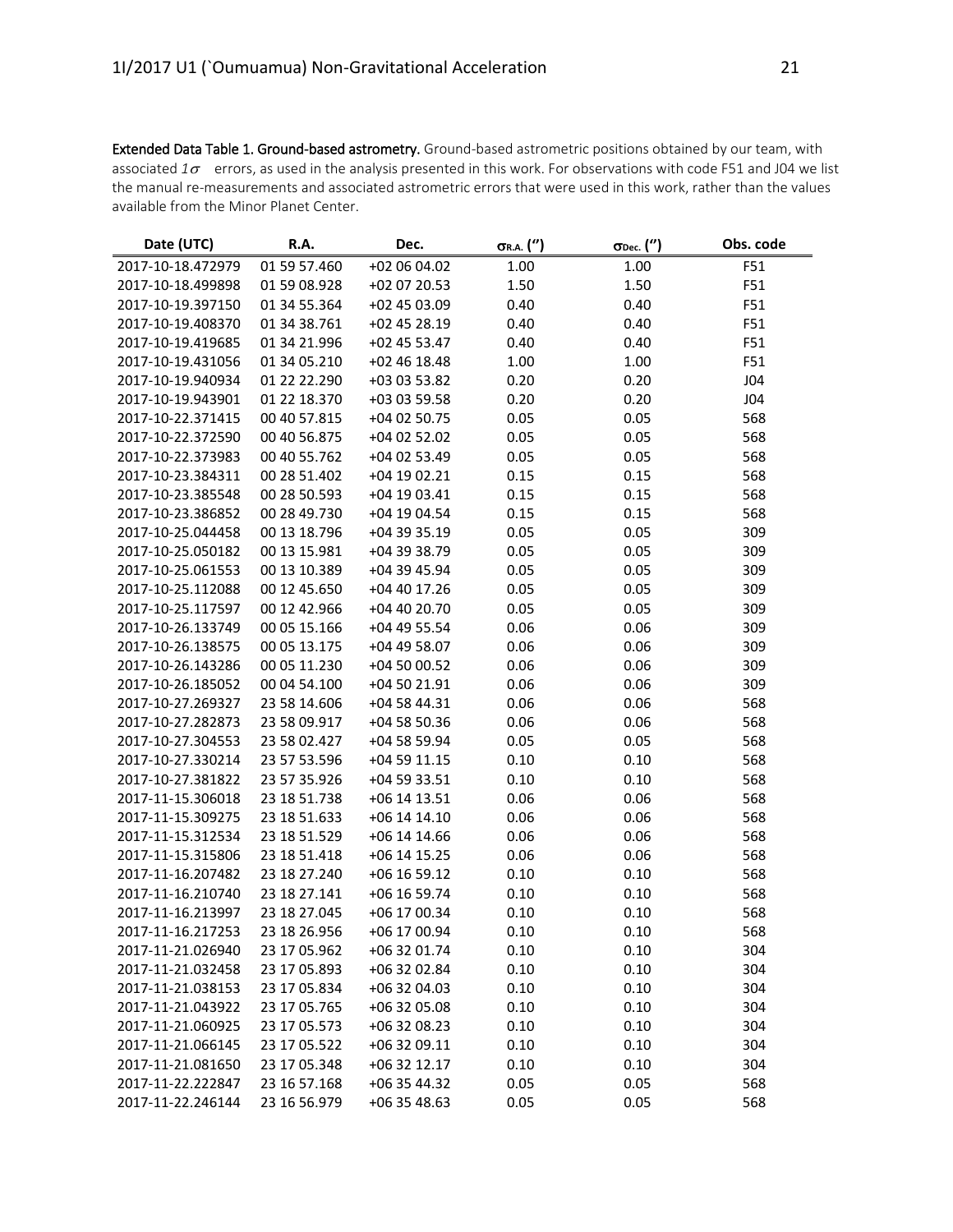| 2017-11-22.269437 | 23 16 56.790 | $+063553.21$ | 0.05 | 0.05 | 568 |
|-------------------|--------------|--------------|------|------|-----|
|                   |              |              |      |      |     |
| 2017-11-22.292688 | 23 16 56 602 | +06 35 57.52 | 0.05 | 0.05 | 568 |
| 2017-11-22.316355 | 23 16 56 416 | $+063602.00$ | 0.05 | 0.05 | 568 |
| 2017-11-23.038940 | 23 16 53 146 | $+063825.80$ | 0.12 | 0.12 | 304 |
| 2017-11-23.070610 | 23 16 52.967 | $+063832.02$ | 0.12 | 0.12 | 304 |
| 2017-11-23.274337 | 23 16 52.324 | $+063906.39$ | 0.05 | 0.05 | 568 |
| 2017-11-23.288299 | 23 16 52.248 | $+063909.09$ | 0.10 | 0.10 | 568 |
| 2017-11-23.373957 | 23 16 51.831 | $+063925.49$ | 0.12 | 0.12 | 568 |
|                   |              |              |      |      |     |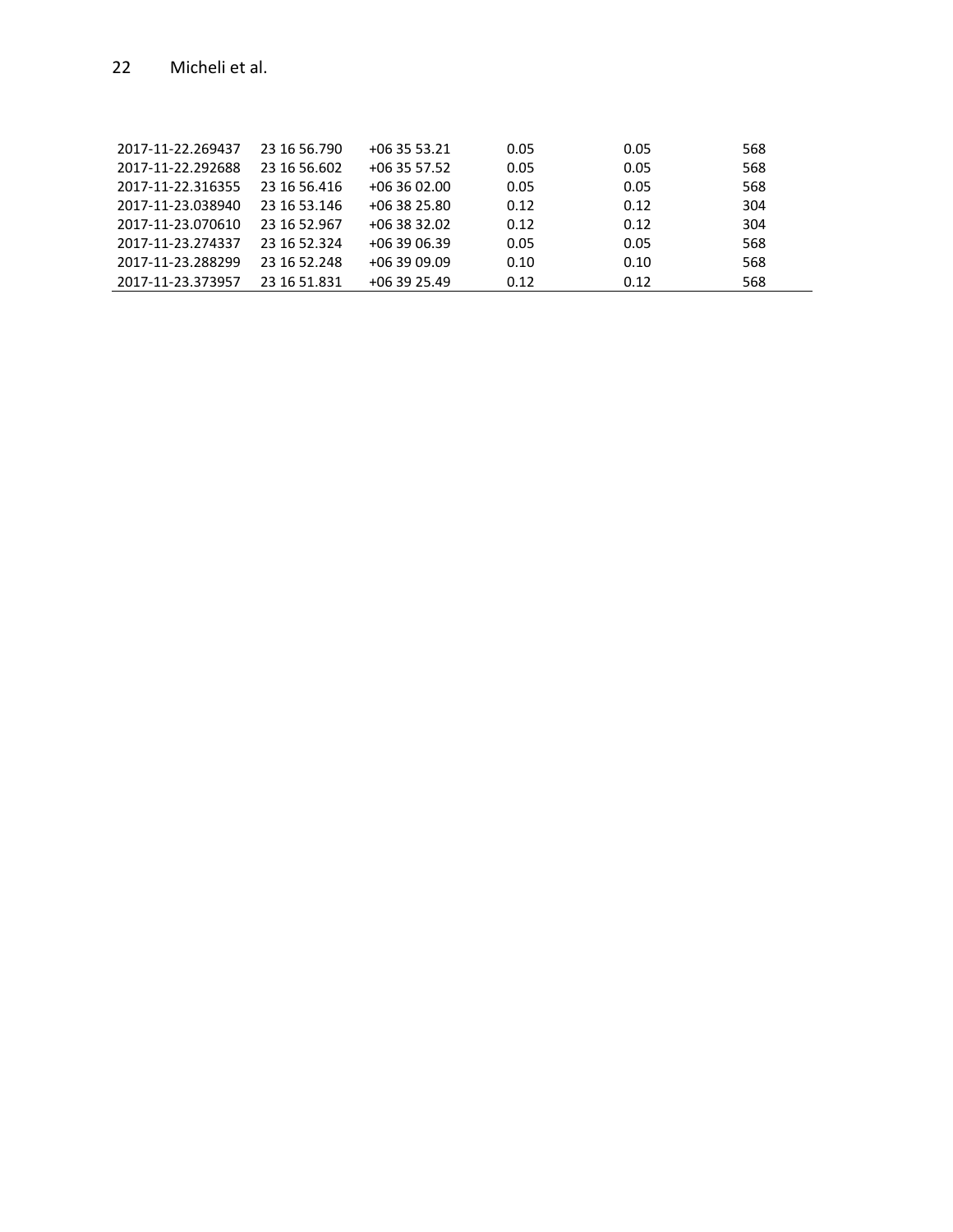Extended Data Table 2. HST astrometry. Full set of HST-based astrometric positions used in this work, together with the corresponding geocentric location of the spacecraft in equatorial J2000.0 Cartesian coordinates. Uncertainties of 0.05'' were assumed for these observations in our orbital analysis.

| Date (UTC)          | R.A.          | Dec.          | X (km)    | Y (km)    | $Z$ (km)  |
|---------------------|---------------|---------------|-----------|-----------|-----------|
| 2017-11-21.13949584 | 23:17:05.4011 | +06:32:22.611 | $+1797.7$ | $-6042.7$ | $-2854.2$ |
| 2017-11-21.14575732 | 23:17:05.1408 | +06:32:24.547 | +4946.6   | $-3541.9$ | $-3298.4$ |
| 2017-11-21.15201917 | 23:17:04.8217 | +06:32:25.137 | $+6404.8$ | $+0169.5$ | $-2612.2$ |
| 2017-11-21.15828066 | 23:17:04.5335 | +06:32:24.580 | $+5671.7$ | +3822.4   | $-1030.1$ |
| 2017-11-21.16454214 | 23:17:04.3574 | +06:32:23.480 | +2994.9   | $+6164.9$ | $+0905.8$ |
| 2017-11-21.20571103 | 23:17:04.8264 | +06:32:35.174 | $+1795.0$ | $-6038.1$ | $-2865.8$ |
| 2017-11-21.21197288 | 23:17:04.5677 | +06:32:37.090 | +4948.6   | $-3540.6$ | $-3296.8$ |
| 2017-11-21.21823436 | 23:17:04.2498 | +06:32:37.665 | $+6410.7$ | $+0166.7$ | $-2598.0$ |
| 2017-11-21.22449584 | 23:17:03.9643 | +06:32:37.108 | +5679.5   | +3816.6   | $-1008.1$ |
| 2017-11-21.23075732 | 23:17:03.7895 | +06:32:36.014 | $+3002.0$ | $+6158.1$ | $+0928.0$ |
| 2017-11-22.53035214 | 23:16:55.8284 | +06:36:47.893 | $+1959.5$ | $-5866.8$ | $-3104.3$ |
| 2017-11-22.53661399 | 23:16:55.5985 | +06:36:49.486 | $+5131.8$ | $-3358.1$ | $-3206.3$ |
| 2017-11-22.54287547 | 23:16:55.3158 | +06:36:49.816 | $+6549.9$ | $+0298.0$ | $-2209.5$ |
| 2017-11-22.54913695 | 23:16:55.0673 | +06:36:49.160 | $+5726.3$ | +3851.8   | $-0454.7$ |
| 2017-11-22.55539843 | 23:16:54.9275 | +06:36:48.169 | +2939.8   | $+6084.8$ | $+1456.3$ |
| 2017-12-12.06468176 | 23:20:53.3768 | +07:45:46.658 | $+1679.8$ | -6660.5   | $+0794.3$ |
| 2017-12-12.07094324 | 23:20:53.4111 | +07:45:47.298 | $+4666.2$ | $-4478.2$ | $+2443.6$ |
| 2017-12-12.07720509 | 23:20:53.3935 | +07:45:48.323 | $+6052.6$ | $-0759.9$ | $+3252.8$ |
| 2017-12-12.08346657 | 23:20:53.3819 | +07:45:49.844 | +5364.0   | $+3218.8$ | $+2943.9$ |
| 2017-12-12.08972805 | 23:20:53.4283 | +07:45:51.864 | +2836.8   | $+6094.0$ | $+1623.1$ |
| 2018-01-02.32061993 | 23:31:48.3214 | +09:16:31.366 | $+1638.4$ | -6507.3   | $+1657.0$ |
| 2018-01-02.32688178 | 23:31:48.4836 | +09:16:34.181 | +4853.0   | $-4919.9$ | $-0229.1$ |
| 2018-01-02.33314327 | 23:31:48.5971 | +09:16:36.832 | $+6402.6$ | $-1644.4$ | $-2036.4$ |
| 2018-01-02.33940475 | 23:31:48.7038 | +09:16:38.996 | +5759.0   | $+2194.7$ | $-3144.5$ |
| 2018-01-02.34566623 | 23:31:48.8412 | +09:16:40.537 | $+3145.7$ | +5283.4   | $-3174.2$ |
| 2018-01-02.45306216 | 23:31:53.0509 | +09:17:08.097 | $+1635.1$ | $-6519.2$ | $+1612.9$ |
| 2018-01-02.45932364 | 23:31:53.2126 | +09:17:10.921 | +4843.1   | $-4927.1$ | $-0279.6$ |
| 2018-01-02.46558512 | 23:31:53.3287 | +09:17:13.563 | +6389.8   | $-1644.4$ | $-2076.1$ |
| 2018-01-02.47184697 | 23:31:53.4347 | +09:17:15.725 | +5747.8   | $+2202.1$ | $-3159.8$ |
| 2018-01-02.47810845 | 23:31:53.5703 | +09:17:17.228 | +3139.8   | $+5295.5$ | $-3159.8$ |